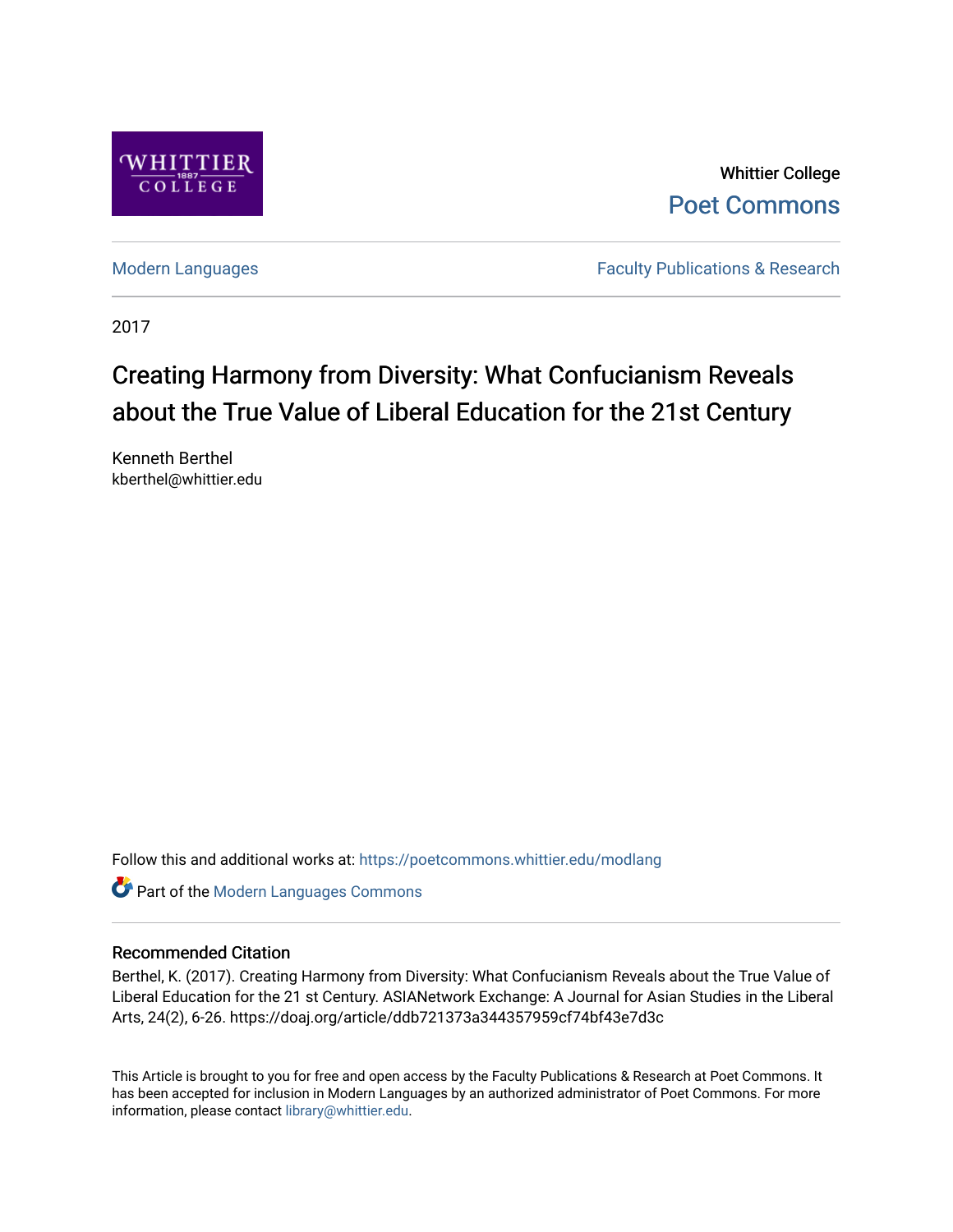





# **Article**

**How to Cite:** Berthel, K 2017 Creating Harmony from Diversity: What Confucianism Reveals about the True Value of Liberal Education for the 21st Century. ASIANetwork Exchange, 24(2), pp. 6–26, DOI: [https://doi.](https://doi.org/10.16995/ane.177) [org/10.16995/ane.177](https://doi.org/10.16995/ane.177)

**Published:** 28 July 2017

## **Peer Review:**

This article has been peer reviewed through the double-blind process of ASIANetwork Exchange, which is a journal of the Open Library of Humanities.

# **Copyright:**

© 2017 The Author(s). This is an open-access article distributed under the terms of the Creative Commons Attribution 4.0 International License (CC-BY 4.0), which permits unrestricted use, distribution, and reproduction in any medium, provided the original author and source are credited. See [http://creativecommons.org/licenses/by/4.0/.](http://creativecommons.org/licenses/by/4.0/)

# **Open Access:**

ASIANetwork Exchange is a peer-reviewed open access journal.

# **Digital Preservation:**

The Open Library of Humanities and all its journals are digitally preserved in the CLOCKSS scholarly archive service.

# **The Open Library of Humanities is an open access non-profit publisher of scholarly articles and monographs.**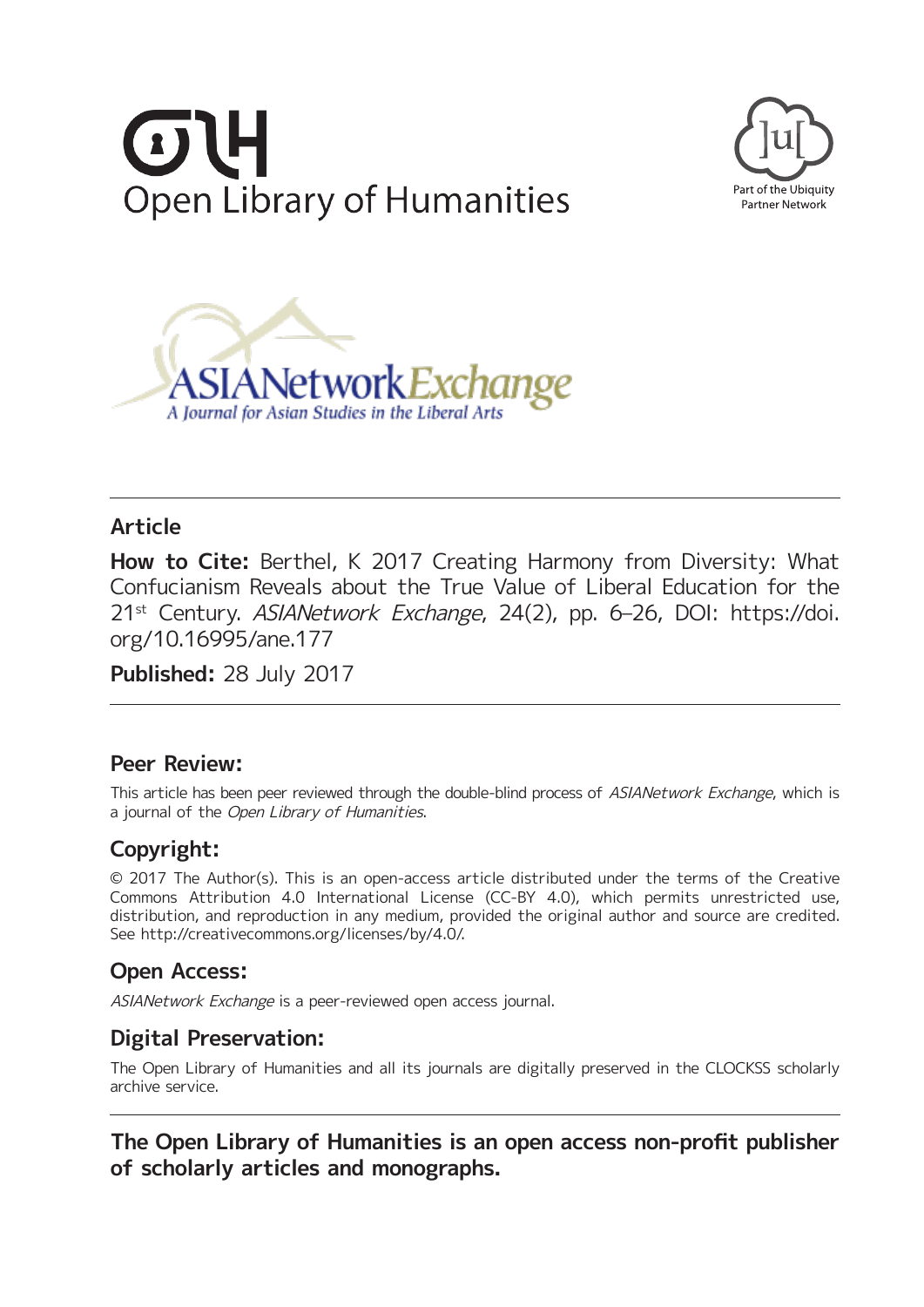

Kenneth Berthel 'Creating Harmony from Diversity: What Confucianism Reveals about the True Value of Liberal Education for the 21st Century' (2017) 24(2), pp. 6–26 ASIANetwork Exchange, DOI:<https://doi.org/10.16995/ane.177>

## **ARTICLE**

# Creating Harmony from Diversity: What Confucianism Reveals about the True Value of Liberal Education for the 21st **Century**

Kenneth Berthel Whittier College, US [kberthel@whittier.edu](mailto:kberthel@whittier.edu)

This paper takes inspiration from Confucius's teachings on social harmony to suggest that the most salient defense of a liberal education is that it is the indispensible means by which to parlay our increasingly diverse student populations into a more harmonious global society for the  $21<sup>st</sup>$  century and beyond. Given the ever-increasing diversity of local communities and the globality of our social and professional lives as the significance of political boundaries and local citizenship fades, traditional defenses of a liberal education on the grounds that it prepares students for meaningful participation in local democracies or that it abstractly enhances life satisfaction, while valid, are no longer sufficient. Realizing that Confucius understood diversity on many levels as essential to cultivating social and universal harmony may help to reveal greater contemporary relevance of his teachings and bolster advocacy for a liberal education.

**Keywords:** liberal education; Confucius; harmony; diversity; globalization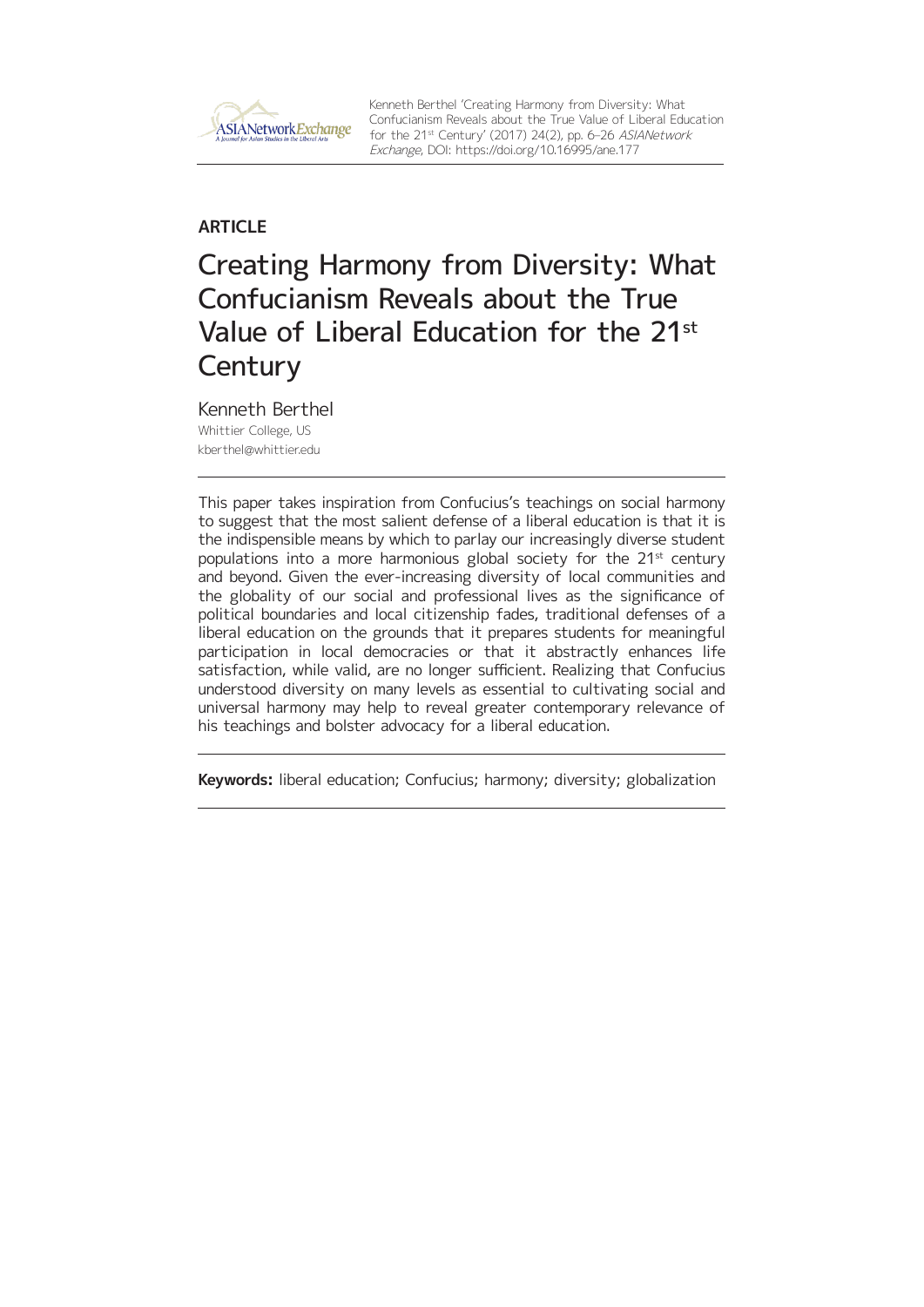To speak of social harmony is to deploy a metaphor, yet when Confucius noted that "the exemplary person harmonizes without being an echo. The petty person echoes and does not harmonize" (Analects 13.23),<sup>1</sup> he was speaking from within a cultural milieu that more strongly correlated harmonious musical expressions with social order than we are accustomed to. The *Book of Songs*<sup>2</sup> that comprises the earliest collection of Chinese verse, 305 pieces in all, was supposedly winnowed down by Confucius from a collection of 3,000 that had been gathered by officials sent into the remote towns and villages of the empire to collect folk songs to be used as a barometer for the sentiment of the masses. Meanwhile, at court, cosmic balance and the fate of the entire social and political order were understood to be contingent on the appropriate deployment of varied musical notes and timbres played on the musical instruments of the imperial orchestra.<sup>3</sup> Perhaps unsurprisingly, then, Confucius clearly understood the added value that complementarity and diversity brought over uniformity in any number of human endeavors, from a ruler's need for ministers of varied opinions to offer counsel to reach the best course of action to a chef's need to draw from a stock of multiple ingredients to prepare a delicious meal.4

<sup>2</sup> Also known as the *Odes*.

<sup>1</sup> Here and unless otherwise noted, I will be using Annping Chin's (2014) translation of the *Analects*. However, I substitute "exemplary person" and "petty person" for "gentleman" and "petty man," respectively, in part but not exclusively to avoid gender specification. In Chinese, the first term is *junzi*, which originally simply referred to the ruler's son but has been conventionally understood in the Confucian context as a person of moral and intellectual achievement. In the *Analects*, this term is frequently contrasted with the *xiaoren*, or petty person, as it is here. It seems that Confucius sought to redeploy the term *junzi* as one that reflected moral and educational cultivation rather than birthright. For me, the term as used in the *Analects* is equally translatable as "liberally educated person." This is not entirely without etymological grounding, as deriving from the Latin *liberalis*, it has among its glosses, "suitable for a gentleman (one not tied to a trade)" in the *Oxford English Dictionary*. ("liberal, adj. and n." OED Online. September 2015. Oxford University Press. [http://www.oed.com/view/Entry/](http://www.oed.com/view/Entry/107863?redirectedFrom=liberal) [107863?redirectedFrom=liberal\)](http://www.oed.com/view/Entry/107863?redirectedFrom=liberal).

<sup>&</sup>lt;sup>3</sup> See Erica Fox Brindley (2012) for a substantial account of the connection between music and order in early China.

<sup>4</sup> In the *Zuo Commentary*, one of the Confucian classics, there is a passage that asks, "If you season water with water, who is going to eat it? If you keep playing the same note on your lute, who is going to listen to it? The inadequacy of 'agreement' lies in this." See *Zuo Commentary to the Spring and Autumn Annals* Zhao 20, cited in Chin (2014, 213–214).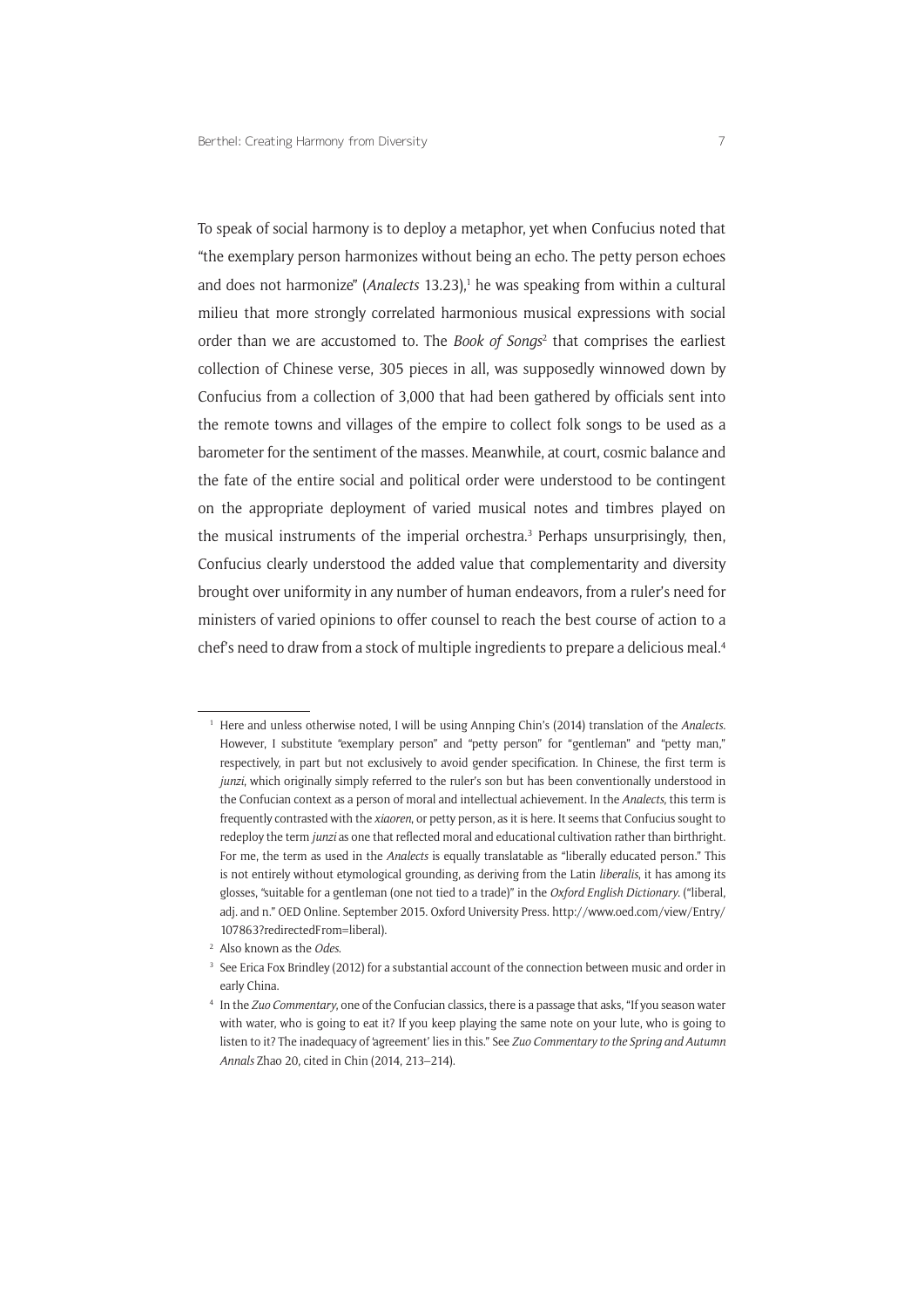As a teacher, Confucius is perhaps best known for having instructed students on the appropriate performance of *li* or ritual propriety. This term covers a host of social behaviors that run the gamut from the finer points of daily etiquette to the most hallowed and sacred court rituals. That Confucius took the cultivation of social harmony as a core aim of this instruction can hardly be denied, as he explicitly says as much: "Harmony is what is most prized in the practice of the rites [li]" (*Analects*  1.12). As will be discussed at some length in this paper, it is also striking the extent to which Confucius's curriculum and pedagogy directed at achieving social and universal harmony resonate with the core values and approaches of liberal education5 as it is generally understood today—for example, incorporating elements of cultural diversity, critical thinking, and community engagement, among others.

Today, the value of liberal education is under attack in the United States at the same time that our college population has become more diverse than ever before—a trend that is expected to continue robustly (Farrell 2010). While the globality of our social and professional lives increases and the significance of political boundaries and local citizenship fades, the most salient defense of liberal learning will involve co-opting Confucius's apparent insight that a broad curriculum emphasizing worldliness, critical thinking, lifelong learning, and engaging with communities for the greater good is our best opportunity to parlay the rich global diversity of the 21<sup>st</sup> century into the most beautiful and complex harmony that the world has ever known. This will only be possible if we are able to resist the pressures of what

<sup>5</sup> When I refer to liberal education I mean one that is broad-based, rather than vocationally focused on preparing students to do one specific kind of job. This usage is both historically and significantly distinct from the term 'liberal arts,' which has referred to a finite set of area studies and is currently associated with fields in the humanities and fine arts. Interestingly, the Association of American Colleges and Universities defines liberal education as "An approach to college learning that empowers individuals and prepares them to deal with complexity, diversity, and change. This approach emphasizes broad knowledge of the wider world (e.g., science, culture, and society) as well as in-depth achievement in a specific field of interest. It helps students develop a sense of social responsibility; strong intellectual and practical skills that span all major fields of study, such as communication, analytical, and problem-solving skills; and the demonstrated ability to apply knowledge and skills in real-world settings."<http://www.aacu.org/leap/what-is-a-liberal-education>. As will be discussed, it is significant for my argument here that complexity and diversity are specifically called out as key foci of liberal education.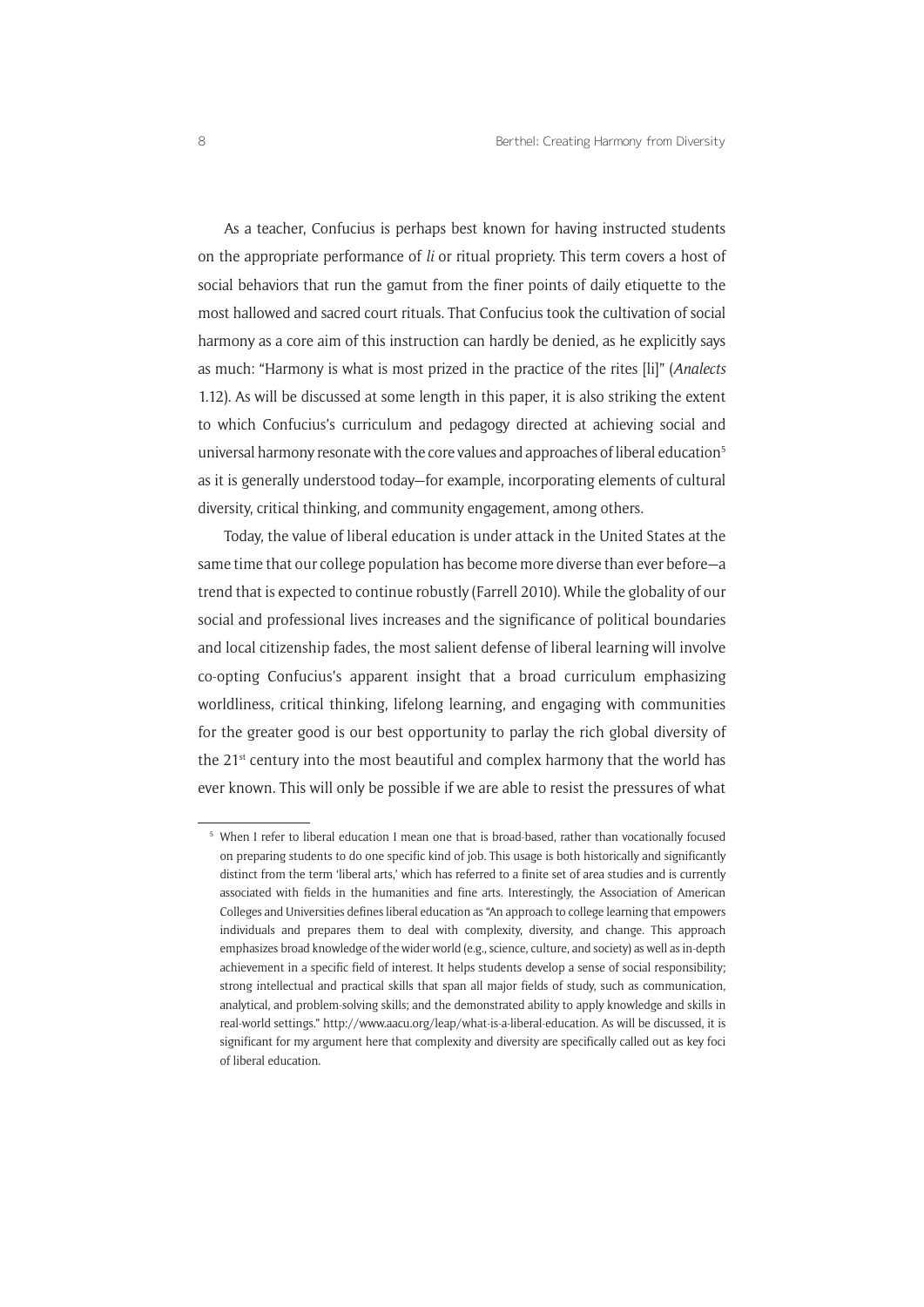Wendy Brown (2015) has recently identified as the encroachment of neoliberalism and the marketization of every aspect of modern life, including higher education. These forces are indeed all too evident in recent attacks on liberal education, such as North Carolina governor Patrick McCrory's quip that he does not want to subsidize education that "is not going to get someone a job"6 or President Obama's reflection that "folks can make a lot more, potentially, with skilled manufacturing or the trades than they might with an art history degree.... I'm just saying you can make a really good living and have a great career without getting a four-year college education as long as you get the skills and the training that you need."7 In the face of these critiques, the prolific defenses of liberal education on the grounds that it does in fact represent excellent preparation for employment, that it cultivates a citizenry prepared for democratic participation, or that broad learning leads to greater life satisfaction are not entirely misguided. However, in the context of the global community of the 21st century and the concomitantly increasing value of worldliness, effective intercultural communication, critical thinking skills, and the need to act ethically with a clear understanding of the potentially universal impacts of our actions, such well rehearsed defenses are no longer sufficient. Exploring how Confucius saw diversity on many levels as beneficial and taught a set of ideals closely resembling those of contemporary liberal education in pursuit of the cultivation of "exemplary persons" for social and universal harmony may help to reveal greater merits of his teachings and bolster our advocacy of liberal education.

<sup>6</sup> Kevin Kiley, "North Carolina governor joins chorus of Republicans critical of liberal arts," *Inside Higher Ed*, January 30, 2013. [https://www.insidehighered.com/news/2013/01/30/north-carolina-governor](https://www.insidehighered.com/news/2013/01/30/north-carolina-governor-joins-chorus-republicans-critical-liberal-arts)[joins-chorus-republicans-critical-liberal-arts](https://www.insidehighered.com/news/2013/01/30/north-carolina-governor-joins-chorus-republicans-critical-liberal-arts).

<sup>7</sup> Scott Jaschik, "Obama becomes latest politician to criticize a liberal arts discipline," *Inside Higher Ed*, January 31, 2014. [https://www.insidehighered.com/news/2014/01/31/obama-becomes-latest](https://www.insidehighered.com/news/2014/01/31/obama-becomes-latest-politician-criticize-liberal-arts-discipline)[politician-criticize-liberal-arts-discipline.](https://www.insidehighered.com/news/2014/01/31/obama-becomes-latest-politician-criticize-liberal-arts-discipline)

Additionally, the newly unveiled government scorecards for higher education institutions use college cost and earnings 10 years after graduation as two of the three metrics in their evaluations. The other is six-year graduation rate.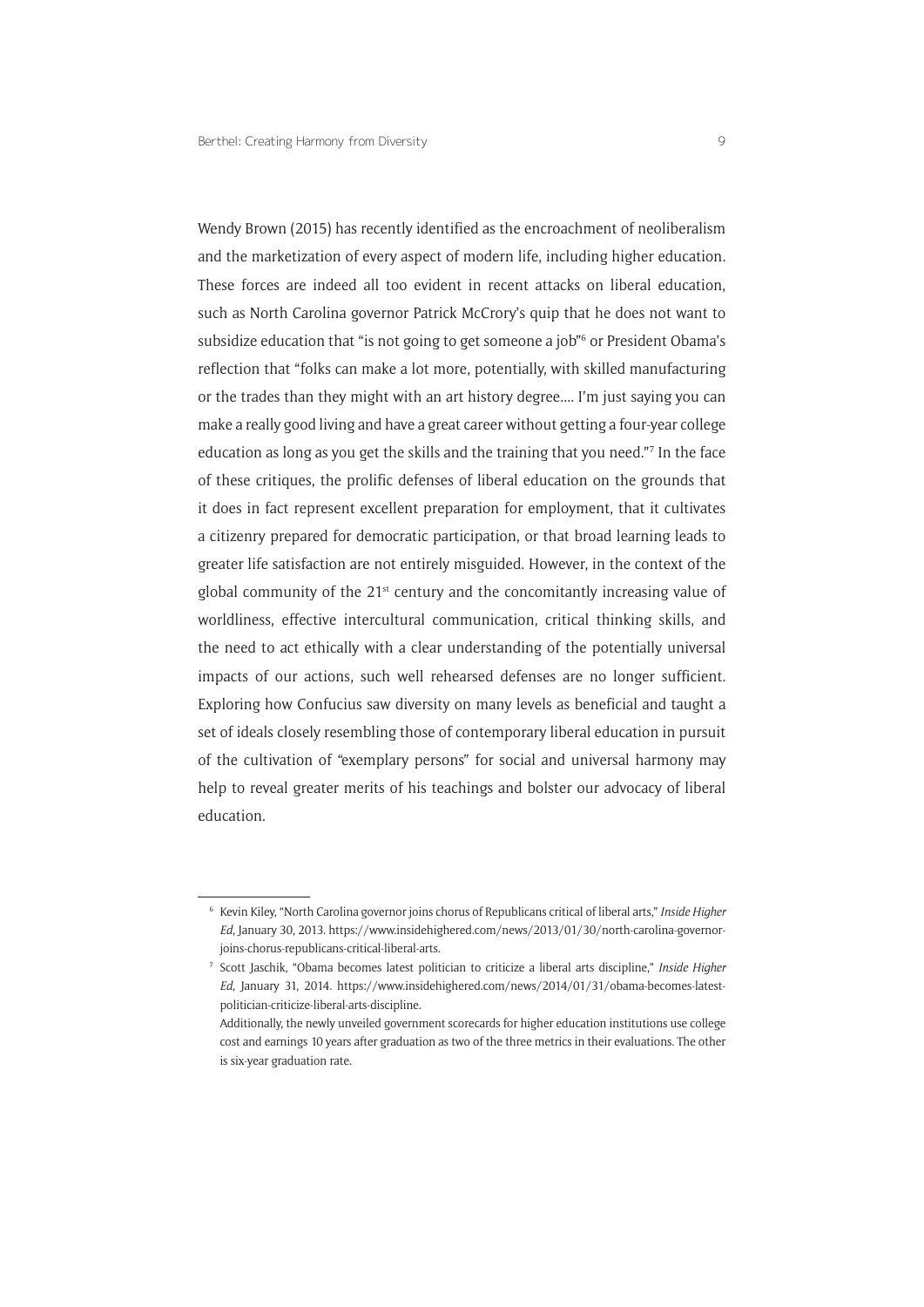### **The Confucian Context: Harmony and Citizenship in Ancient China**

Born in the small and vulnerable state of Lu on the Shandong Peninsula during the 6th century BCE, in a period of increasing instability of the central government known as the Zhou, Confucius became the archetype of a brand of teacher-philosopher known as the "wandering persuader." Such teacher-philosophers sought an audience at court with the ruler in order to offer insights about the proper Way (*Dao*) of living and governing well. Ideally, a patron would be persuaded by his teachings and enact them in his state. Much has been written about and attributed to Confucius throughout the millennia of Chinese tradition since his death, and the consensus of modern scholars is that the contents of the *Analects*—at least the first 15 of its 20 books—offers us the most reliable insight into the teachings and historical figure of Confucius. It is primarily this source, from which Chinese scholar and translator Annping Chin noted that "most of Confucius' thought and character can be gleaned," (2014, 24) that I will draw on for understanding of what the Confucian program entailed.

Confucius, like many modern defenders of liberal education, expressed consternation over those who sought training simply for the sake of salary and public prestige, scoffing at those who derided him for failing to attain a high official position and retorting that "when the state is not governed according to the moral way, it would be shameful to accept a salary" (*Analects* 14.1; Slingerland 2003, 21). Confucius's curriculum, which included instilling a love of learning and self-cultivation that would bring a lifetime of joy, community engagement, and harmonious existence, aimed to effect social harmony through training in ritual propriety modeled on the forms of a supposed golden age of centuries earlier. Socio-political participation in the community was understood as expanding from relationships at the microcosmic level of the family to those of the greater social, political, and universal communities—a sort of set of concentric circles of ethical behavior. As Chenyang Li has noted in his exploration of the notion of harmony in Confucianism, "Harmony can take place between individuals at the level of family, the community, the nation, and the world.... Confucianism puts tremendous weight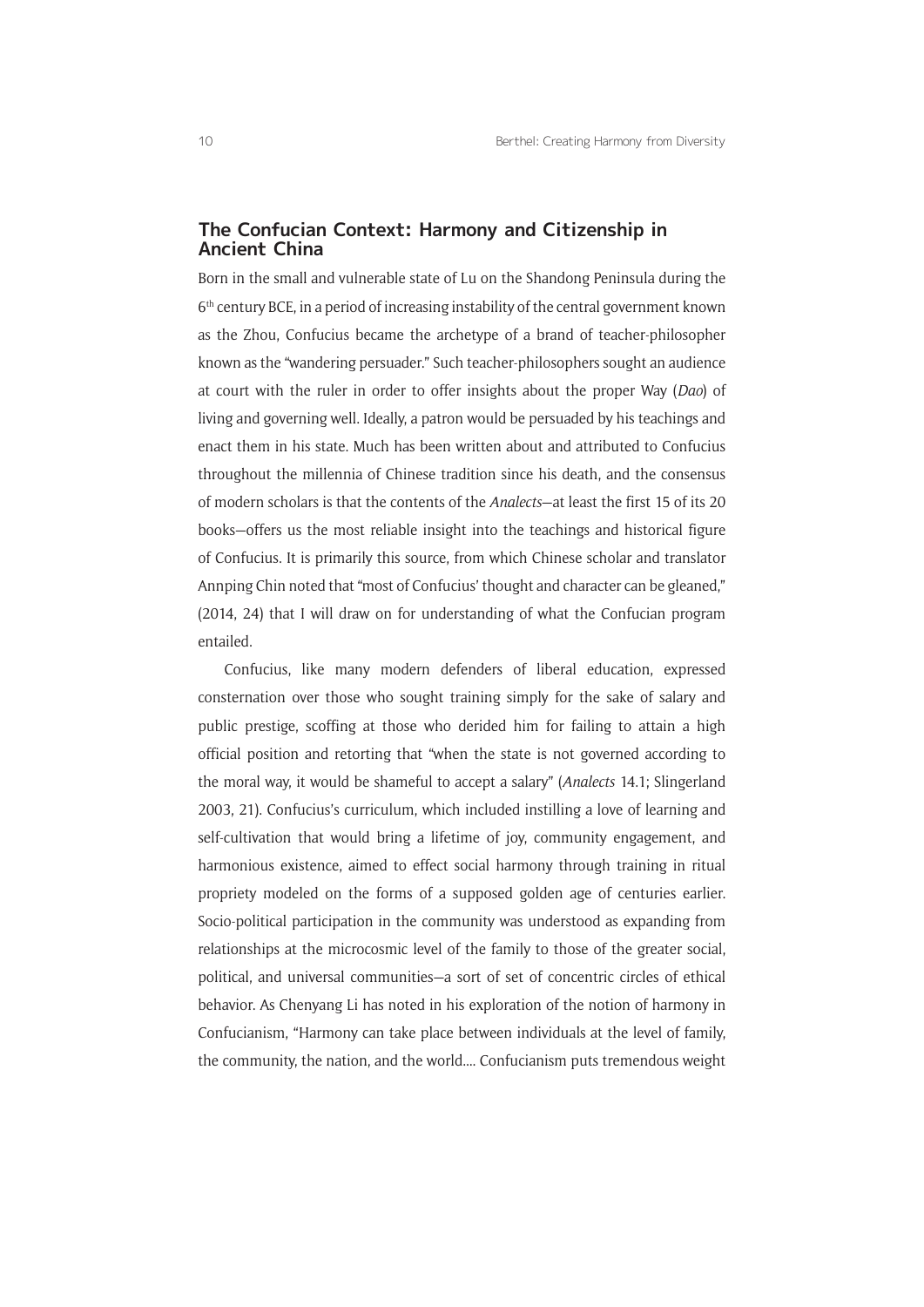on interpersonal harmony, such as the harmony between ruler and minister, between parent and child, between husband and wife, between siblings, and between friends. It also places tremendous weight on the harmony between human society and the natural world. Its ultimate goal is to achieve a grand harmony throughout the cosmos" (2006, 588). Like Confucianism, liberal education programs today tend to value pluralism, fostering relationships among disparate populations while identifying connections across bodies of knowledge that have traditionally been isolated from one another. All of this has a primary aim of illuminating truths of shared humanity and interdependence, pointing to a cooperative stewardship of the social and natural worlds we inhabit.

Although, as it turned out, the training in classical rituals and texts that Confucius endorsed would eventually come to serve as the foundation for the examination system for official positions throughout dynastic China, it is clear that Confucius himself did not consider a "utilitarian" or "vocational" basis for intellectual cultivation and moral learning to be sufficient. In fact, when Mencius, one of Confucius's early disciples, travelled a great distance to gain an audience with King Hui of Liang in an effort to persuade him of the Confucian way, he was asked what profit his teachings could bring to the state. Mencius's response addresses what he sees as the inappropriate framework for the question: "Why must Your Majesty say, 'profit'? Let there be benevolence and righteousness and that is all."<sup>8</sup> Of course, social harmonypeace, a well-ordered state, and a widespread sense of fulfillment that uses its diversity to its greatest possible benefit—is also "profitable" in a sense. But the pursuit of profits associated with benevolence and righteousness transcends the pursuits of individual wealth, prestige, and power (which translate well into the modern ubiquity of anxiety over profitability as return on investment and the bottom line) in that it encompasses a broader social scope rather than focusing narrowly on the individual. In other words, it privileges the creation of harmony and a greater good over individual advantage. It seems clear that in the 21<sup>st</sup> century and beyond, global cooperation serving mutual interests will be far more necessary than in the recent past.

<sup>8</sup> *Mencius* 1A1. Translation in Ivanhoe and Van Norden (2005, 117).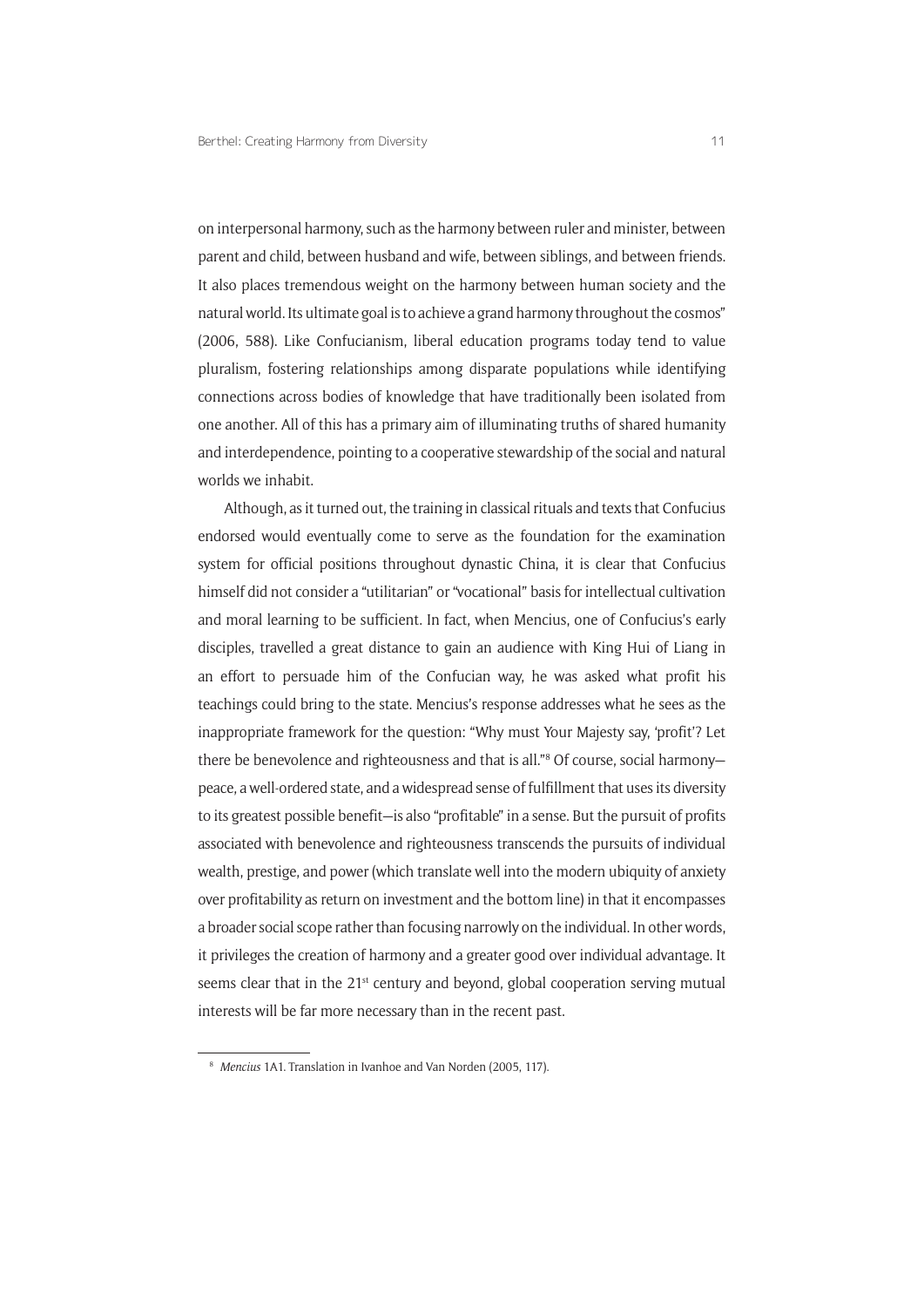Of course, none of this is to claim that Western arguments for liberal education have *always* narrowly focused on the individual. Martha Nussbaum is quite right when she says that the "relationship of a liberal education to citizenship" has a long history in the West and that an inherent "liberalness" of liberal education is its ability to "liberate the mind from the bondage of habit and custom, producing people who can function with sensitivity and alertness as citizens of the whole world" (1997, 8). Additionally, as has been noted above, promoting (or maintaining) democracy has been regularly cited as a core upshot of liberal education that renders it indispensible to democratic societies. In both democratic and traditional Confucian societies, an inextricable connection between higher education and citizenship has existed and "it is *because* it is intimately connected with citizenship and the family that its universalization does not threaten, but promises to strengthen" community (Nussbaum 1998, 32, emphasis mine). In the West this connection between liberal education and the wider community has tended to mean learning for the sake of more meaningful democratic participation, which typically entails, at a minimum, making informed decisions in electing representatives to make laws that govern one's society. In the Confucian case, however, citizenship has tended to mean carrying out one's social role in a manner that was earnest, spontaneous, and that channeled individual desires through socially responsible and sustainable forms (li, ritual propriety) with an eye toward participating in an all-inclusive *universal* harmony. Consider that an important Confucian text, *Doctrine of the Mean*, proclaims, "In achieving moderation and harmony, Heaven and Earth maintain their appropriate positions and the myriad things flourish" (See Li 2006, 588). This quotation in particular underscores the inspiring breadth of vision that characterizes the Confucian program.

Whereas broad and sustained learning is crucial for participation of the citizenry in a robust democracy, the Confucian program seeks the cultivation of exemplary people who are both broadly learned in culture and able to give vent to their desires in ways that contribute to social harmony. As the *Analects* (6.27) have it, "The exemplary person broadens his learning in literature and holds himself back with the practice of the rites. And so, he is able not to go beyond the bounds of the moral way." Part of going "beyond the bounds" is acting in a manner that places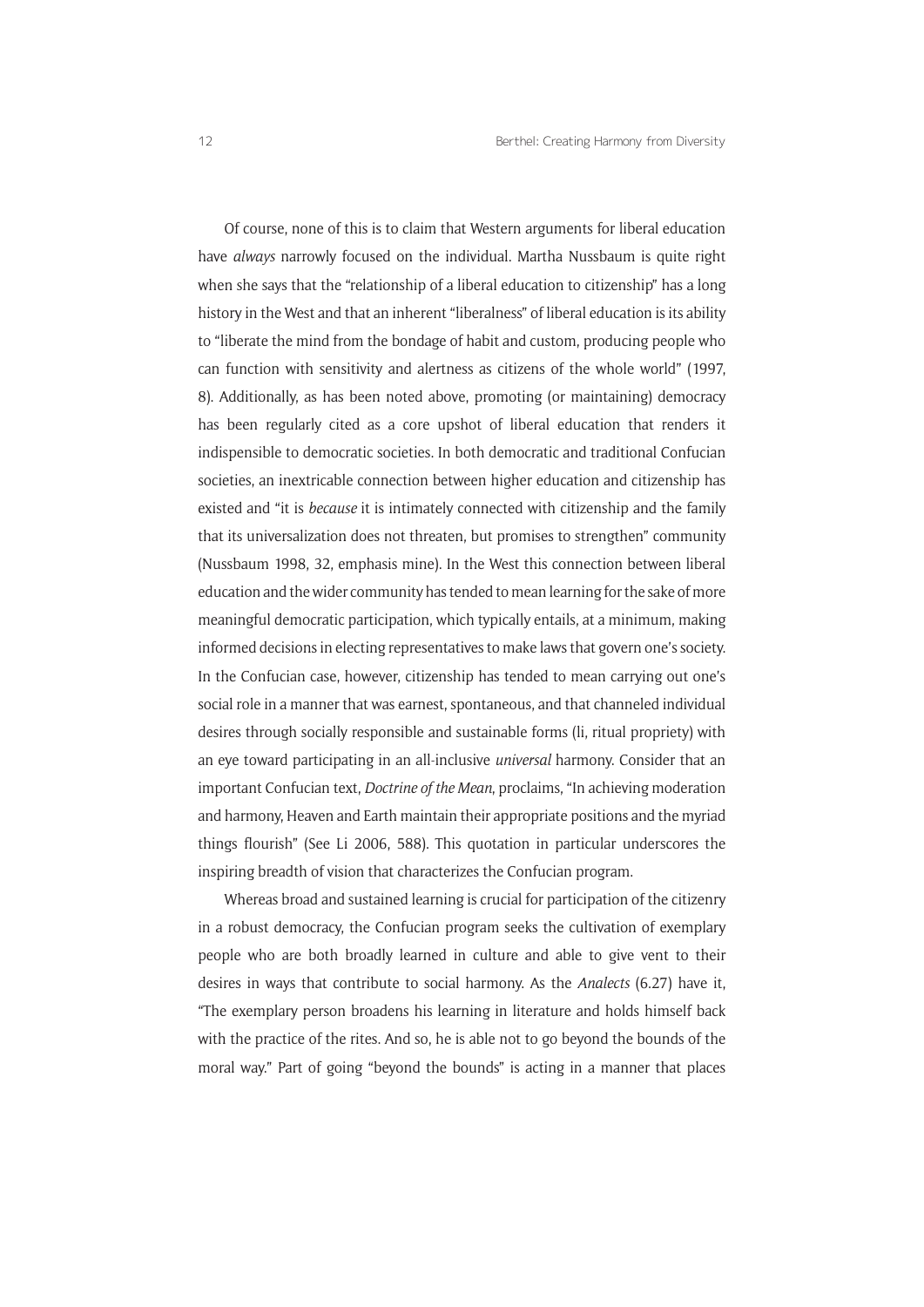individual concerns above those of the larger community, which raises the question of citizenship. As A.T. Nuyen has noted, the Confucian style of citizenship "has much to contribute to the critique of the liberal conception of citizenship, as well as to the construction of a more viable conception, one that has a better chance to cope with the effects of globalisation" (2002, 127). Informed engagement in local democracy may no longer be sufficient for an age that demands world citizenship and harmonies constituted not only of local diversities but forged from what would otherwise be a global cacophony of systems and cultures. In the  $21<sup>st</sup>$  century and beyond, the cultivation of worldliness and broad learning will become an even more powerful aim than that of informed participation in local democracy. As Confucianism and liberal education engage students to operate in ways that make them appreciate themselves in broader, more universal contexts, those who take this educational course will be prepared to navigate the coming world with greater ease. What is at stake is more than our economic viability or even our democracy. The very possibility of cultivating harmonious collaboration in the face of issues with ever-increasing global relevance—ecology, international trade equity, poverty, children's welfare, to name but a few—depends on liberally educating the masses.

### **Confucian and Liberal Education Curricular Elements Critical Thinking**

Central to the liberal education mission is the notion that genuinely valuable learning is not characterized by the memorization of a body of information but rather necessarily entails an ability to respond intuitively and appropriately to myriad situations, engage meaningfully with those around us, and cultivate the wherewithal to interact peacefully and productively with all. Almost unavoidably, schooling requires "learning a lot of facts and mastering techniques of reasoning. But it means something more. It means learning how to be a human being capable of love and imagination" (Nussbaum 1998, 14). Confucius also reflected on the shortcomings of an education that emphasized the learning of material (knowing *that*) over one that cultivated proper action and etiquette in making connections with others in the world (knowing *how*):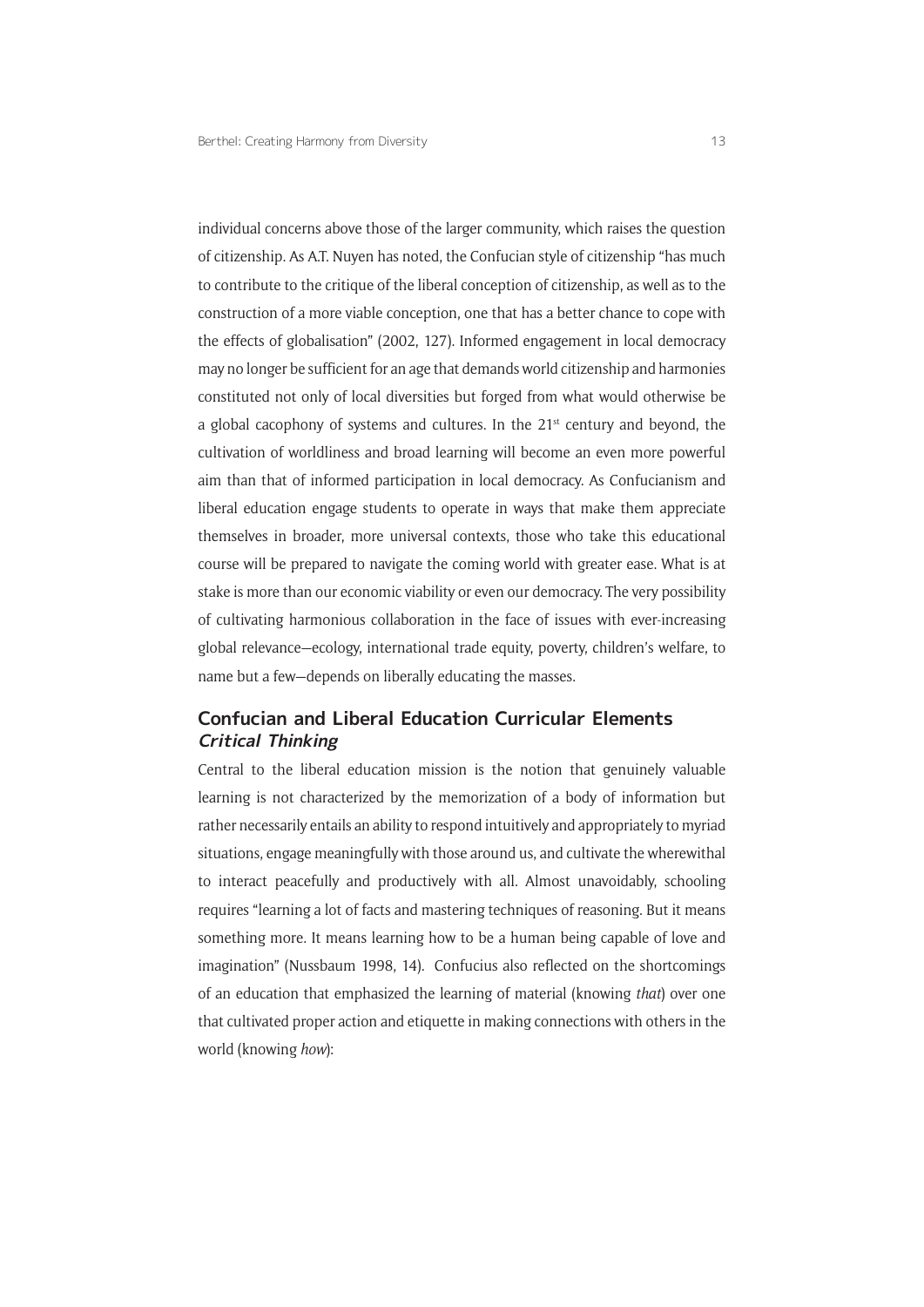A person may be able to recite the three hundred poems, but if he is unable to put [this knowledge] to full use when he is given a political assignment, or if he is unable to hold his own in a diplomatic exchange when he is sent abroad on a mission, no matter how many poems he has learned, what good will it do? (*Analects* 13.5)

A number of salient points surface within this passage. First is the obvious rejection of pedanticism and confusing knowledge with wisdom. Any worthwhile education will ensure that a student is capable of carrying out productive tasks to serve humanity and "do good." When one navigates the myriad personal and professional challenges with which our lives are inevitably fraught, liberally educated persons, as a result of their agile and flexible mind, will handle matters with aplomb. Their response will result in greater happiness, fulfillment, sympathy, and understanding for all. Second, and perhaps surprisingly to some, Confucius has noted the importance of being multicultural, even worldly, which gives us a hint that his world likely looked as diverse to him as ours does to us. The ability to make connections with people of radically diverse experiences, from different parts of the world, whose daily realities and existence may be vastly disparate from one's own is an absolutely indispensible component of a worthwhile education. To be able to take our fellow human, whoever s/he may be, as interlocutor in productive, pleasant, and effective conversation is the mark of a liberally educated person. Becoming the person who is capable of all this justifies the pursuit of a liberal education in its own right.

Confucius also emphasized the critical balance between expanding one's knowledge base and thinking critically about what one has learned: "If you learn but do not think, you will be dazed. If you think but do not learn, you will be in danger" (*Analects* 2.15). Appropriately, in a Confucian education curricular materials will serve as a point of entry for critical and analytical thinking, allowing students to hone their written and oral communication skills, debate conflicting interpretations, and disentangle complex arguments. However, regardless of the subject under study, it is the critical thinking and reasoning skills *about* the content that constitute the pedagogical "point." To cite a single example for illustration, I annually offer a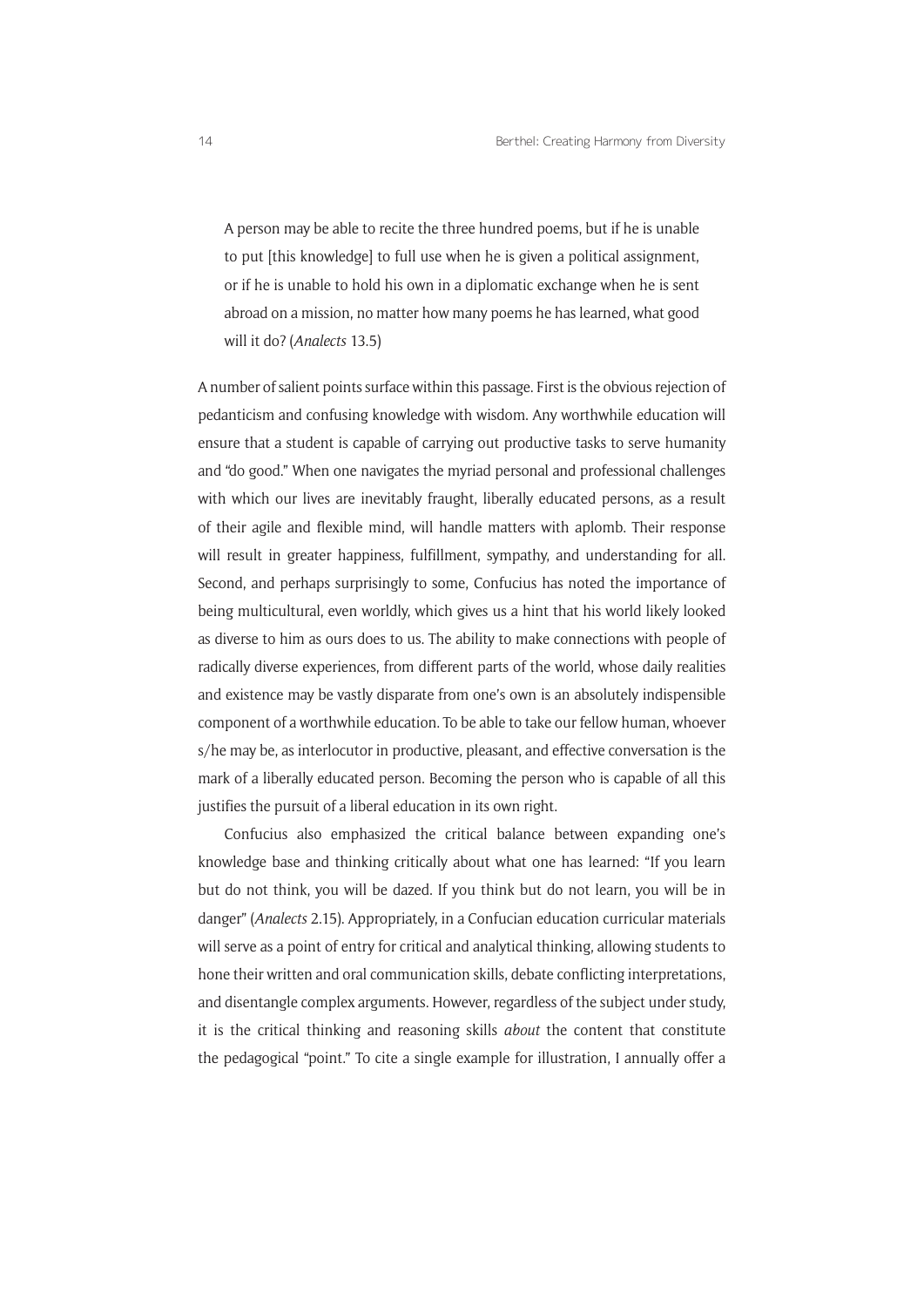semester-long course on Chinese cinema—"non-vocational training," to be sure. Over the course of a few months, students view a dozen films and learn what I consider a somewhat minimal amount about the rather broad topic of Chinese cinema. Much more valuable, though, is the growth students make in terms of their ability to think critically about the perspectives and motivations of characters whose life experiences are drastically at odds with their own, learning a lexicon for intelligently discussing the significance of the things they have seen with classmates, and honing visual literacy. This is the kind of productive learning that occurs in the course. One important outcome of liberal education is that it "slakes the human craving for contact with works of art that somehow register one's own longings and yet exceed what one has been able to articulate by and for oneself" (Delbanco 2012, 32). Absent this kind of material foundation, the formulation of uninformed opinions with no reference to reality is inevitable and indeed quite dangerous. As Martha Nussbaum noted in extolling the virtues of a liberal education, "Exploring the way in which another society has organized matters of human well-being, or gender, or sexuality, or ethnicity and religion will make the pupil see that other people in viable societies have done things very differently" (1998, 476). Failing to militate against the uninformed tendency to essentialize and "failure to think critically produces a democracy in which people talk at one another but never have a genuine dialogue. In such an atmosphere bad arguments pass for good arguments, and prejudice can all too easily masquerade as reason" (1998, 473). Of course, it is not only democracy that is in jeopardy here. Cultivating critical thinking and global perspectives in pursuit of harmony "provide(s) us with a fundamental attitude toward the world problems facing us, an attitude of determination that we must resolve conflicts by harmonization rather than conquest," as Chenyang Li has observed (2006, 596).

Interestingly, an 11th-century commentator on Confucius's teaching on balancing thinking and learning suggested that its purpose is to encourage students to "learn broadly, ask searchingly, reflect carefully, distinguish clearly, and act earnestly. To be lacking in one of these is to fail to learn" (in Ames and Rosemont 1998, 233 n. 33). What we desire in students is not "the voice of tradition or convention, the voice of the parent, of friends, of fashion" (Nussbaum 1998, 28)—we want the student's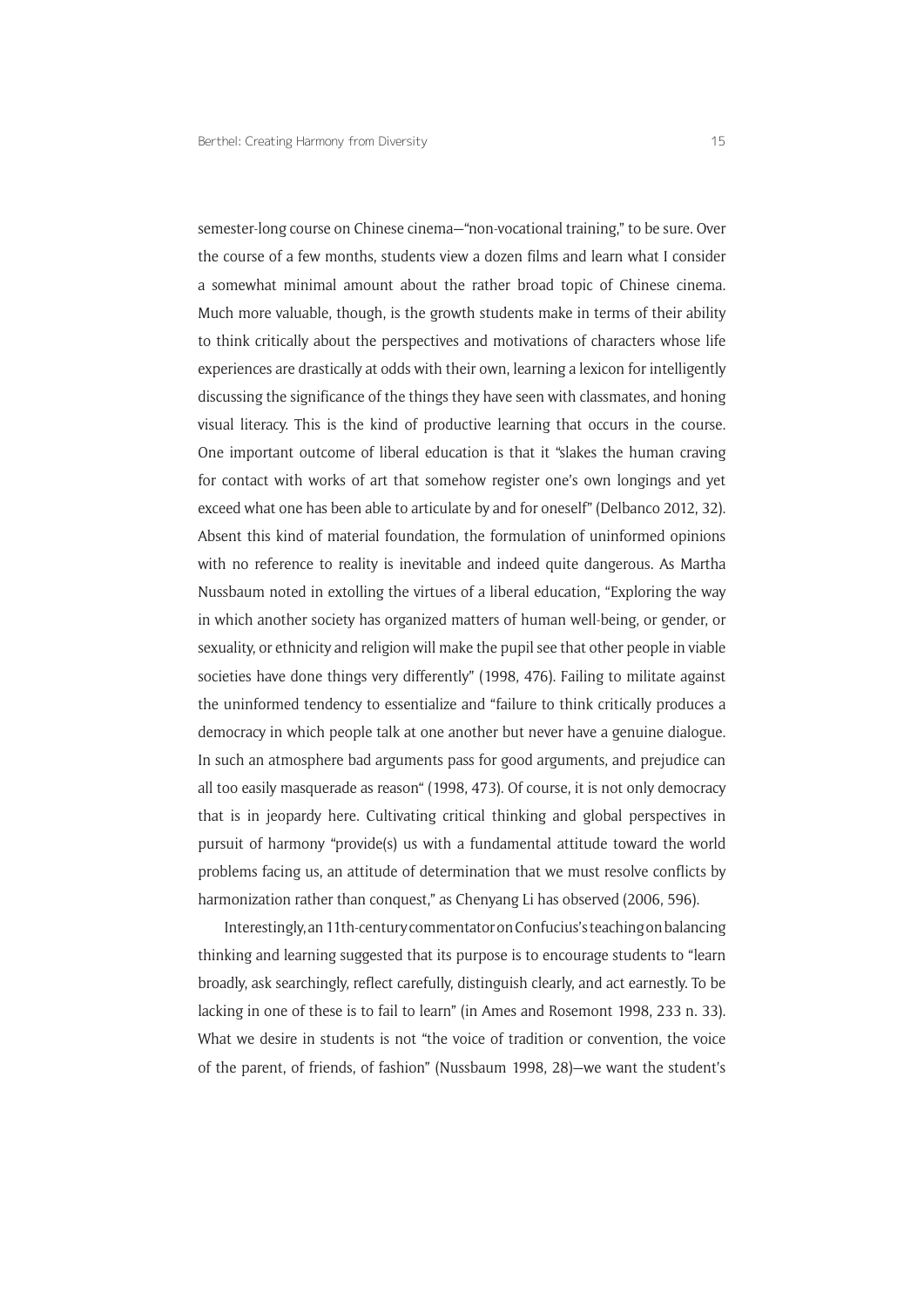considered reflection and most personal critical response so that transcending the prejudicial influences born of the imperfect knowledge and violence of the past can become possible. In Confucius's teachings, we also find these liberal ideals for education, and can use them to make the connection between thinking critically and cultivating a harmonious society.

#### **Learning Broadly**

In the context of modern liberal education, we often speak of cultivating a love of learning, exploring broadly or learning to learn, so that our education is productive in the sense that it will withstand changing market forces and will prepare students for their sixth job out of college as well as their first. As a report of the Yale faculty of 1828 put it, liberal education is "not to teach that which is peculiar to any one of the professions; but to lay the foundation which is common to them all" (in Zakaria 2015, 51). John Dewey noted that, "the kind of person who should emerge from a truly liberalized education would be one prepared to learn throughout life" (in Kimball 1995, 169, n. 25), and in his recent book defending liberal education, Fareed Zakaria has emphasized that a critical benefit of liberal education is to "enjoy the intellectual adventure enough" to engage in such pursuits often throughout life (2015, 61). More important still, intellectual curiosity and knowing how to learn are necessary fundamentals for the greater achievement of becoming an exemplary person who is able to contribute to social harmony. That such accomplishment requires a lifelong commitment to and love of learning, *philosophia*, comes to light explicitly in the West in Socrates's exhortation to give value to life by continuously examining it. Confucius also calls us to dedicate ourselves to lifelong cultivation and examination, for which his following autobiographical reflection serves as a model:

At fifteen, I set my heart on learning; at thirty, I found my balance through the rites; at forty, I was free from doubts [about myself]. At fifty, I understood what Heaven intended me to do. At sixty, I was attuned to what I heard. At seventy, I followed what my heart desired without overstepping the line. (*Analects* 2.4)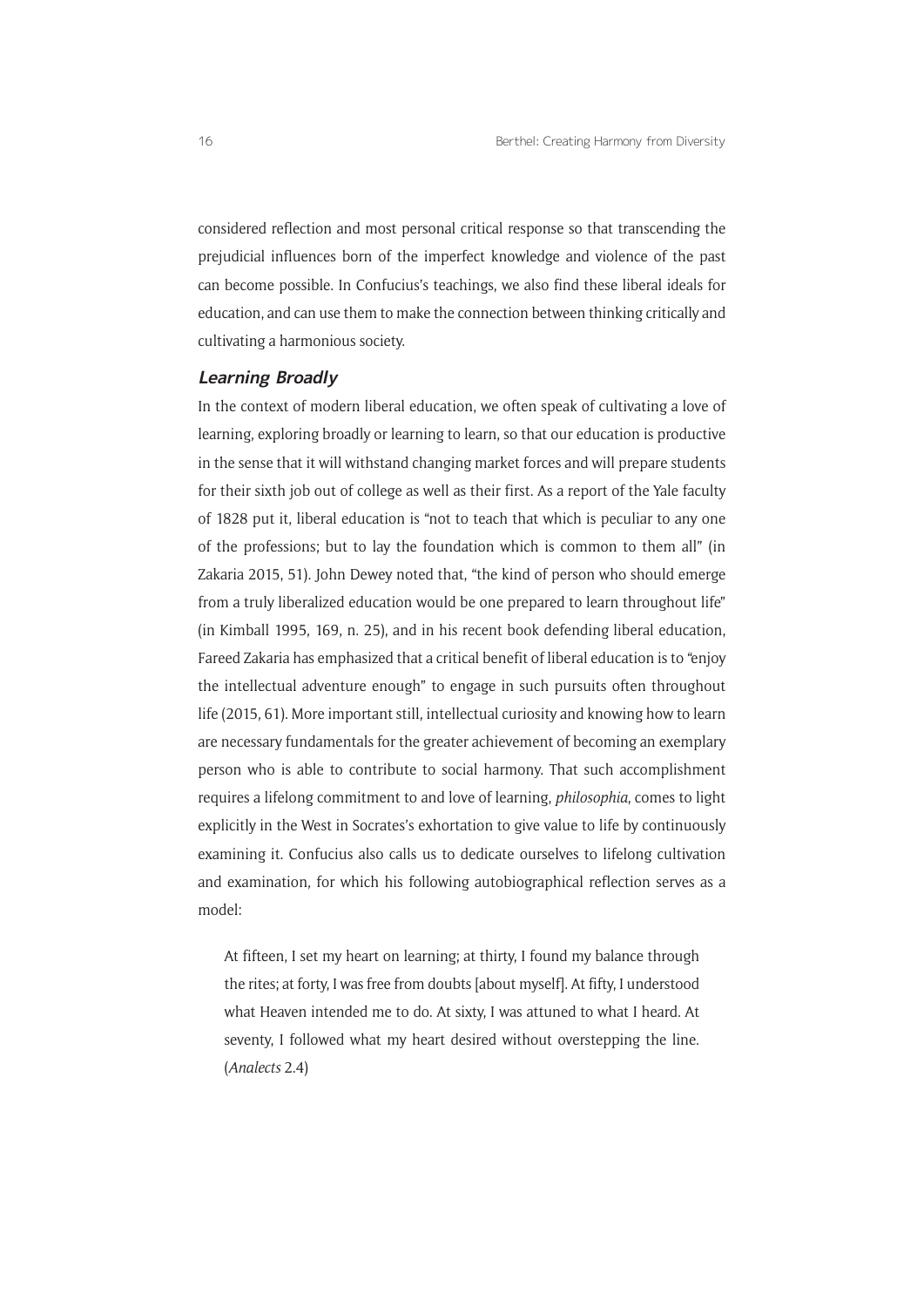Both the state of mind he achieved by age seventy and the fact that such cultivation had taken his entire life to accomplish are noteworthy. But what is particularly interesting to note when taking harmony as central to education is that this ideal state only becomes possible *after* the attunement of the ear (at age sixty), reminding us of the relatively integrated nature of the ethical and aesthetic aspects of harmony in the early Chinese context. It is also significant for our discussion that during this process of self-cultivation and learning that Confucius recounts late in his life, he seems to take two spiritual milestones as worthy of mention in that they provide greater personal freedom or liberation as a result of his commitment to learning. First, he writes that at forty he became free of personal doubt, suggesting that clarity of purpose and self-confidence are key components to life satisfaction. Second, by the time he is seventy, having attuned his ear, Confucius notes that he has reached such a level of training and cosmic understanding that he is able to act spontaneously according to his desires without fear of misstep or insult. What makes this state possible is having so internalized the drive to learn and act in accord with the Way the overarching universal process—that he has refined his subjective desires to the degree that appropriate action has become second nature. Thus, as Socrates pursued the "good life" through self-examination, the well cultivated, exemplary person for Confucius is one who has an ear for the harmony in which s/he participates with ease. Great nobility and 21<sup>st</sup> century relevance combine in the inherent social focus of the Confucian model, particularly when diversity—the raw stuff of harmony—is so near at hand.

As for the appropriate content of this lifelong pursuit of learning, a passage that recalls contemporary rhetoric about the alleged impracticality and economic unsoundness of liberal education as compared to vocational training can be instructive. In this passage Confucius is mocked by a villager who sarcastically remarks, "How great is Confucius! He is vastly learned, and so has not made a name for himself in any particular area." In response, Confucius sarcastically proclaims to his disciples that he will specialize in charioteering (*Analects* 9.2). As charioteering was the "least respectable of the gentlemanly arts," Confucius seeks to make the rhetorical point that, while there is certainly value in and need for the skills of a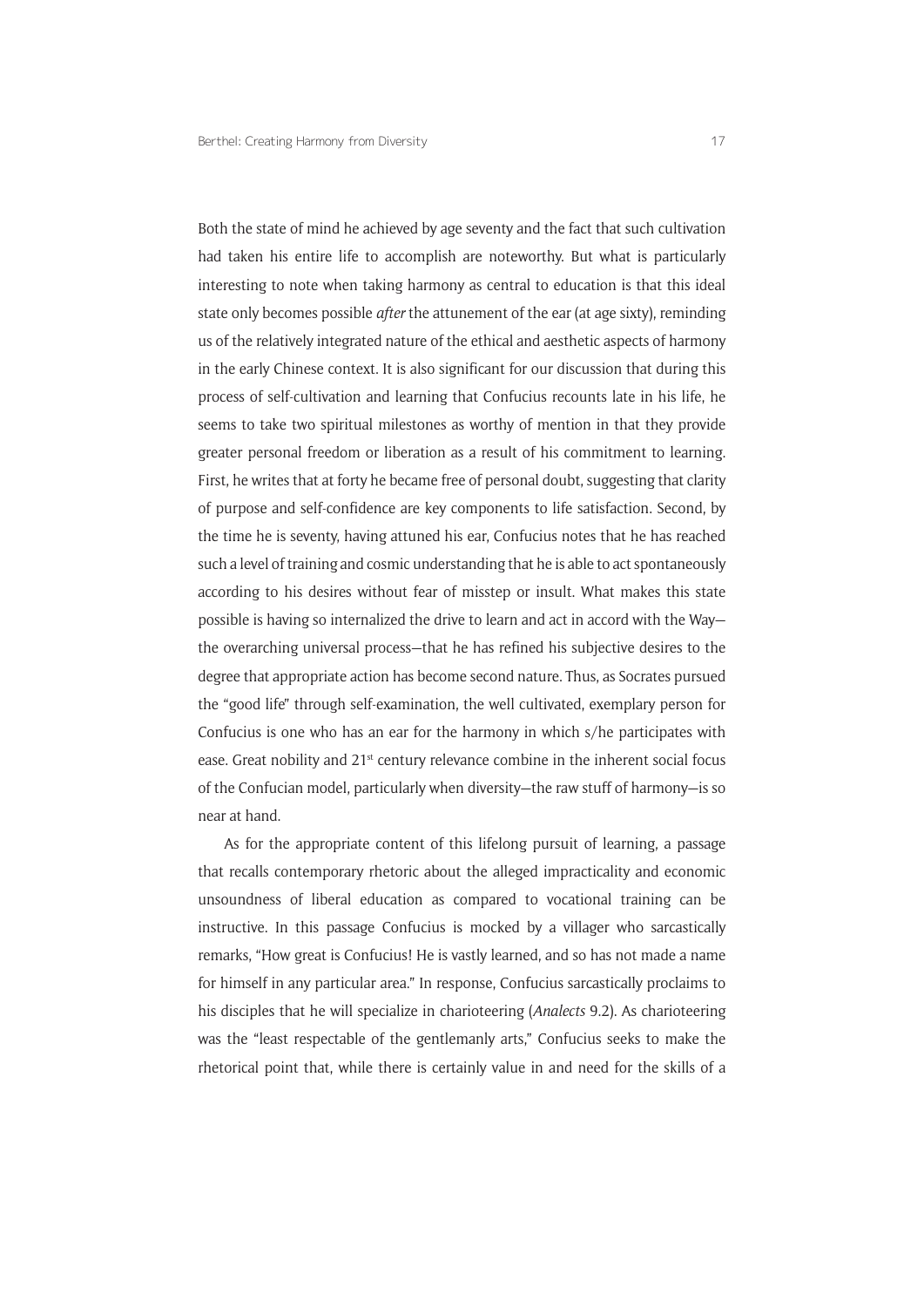charioteer, the course of narrowly cultivating a single specialization is not the aim of the exemplary person. But, in fact, Confucius reveals that having come from a humble background, he was actually "skilled in many menial things." Nevertheless, he goes on to ask, "Should an exemplary person be proficient in many menial tasks? No, definitely not" (*Analects* 9.6).

One might also consider the following exchange that Confucius had with a student who wanted to learn about farming:

Fan Chi wanted to learn [from his teacher] how to grow grain crops. The Master said, "An old farmer would be a better person to ask." He wanted to learn how to grow vegetables. The Master said, "An old gardener would be a better person to ask." After Fan Chi had left, the Master said, "What a simplepetty person Fan Xu [Fan Chi] is! If those above love the rites, then none of the common people will dare to be disrespectful. If those above love rightness, then none of the common people will dare to be disobedient. If those above love trustworthiness, then none of the common people will dare not to be forthcoming about the truth of things. When [the governing principle of a place] is like this, then people will flock to it from all directions with babies strapped to their backs. What need is there to learn about growing grain crops? (*Analects* 13.4)9

This passage perhaps best reveals Confucius's attitude toward "vocational" or skills training. While farming is certainly a necessary skill for sustaining life, Confucius seems to argue that as long as there is learning on social and cultural forms of propriety, on appropriate conduct, and on trustworthiness, and that learning is put into practice by the kind of social leaders he seeks to cultivate, then the essentials of harmony and the attainment of practical skills necessary for good living will fall into place to such an extent that the utopian nature of the state will gain in reputation and attract new residents who wish to add

<sup>9</sup> A "petty person" is the opposite of the "exemplary person" in the text. The petty person is "small" or narrow, in contrast to the breadth of learning that the exemplary person has attained.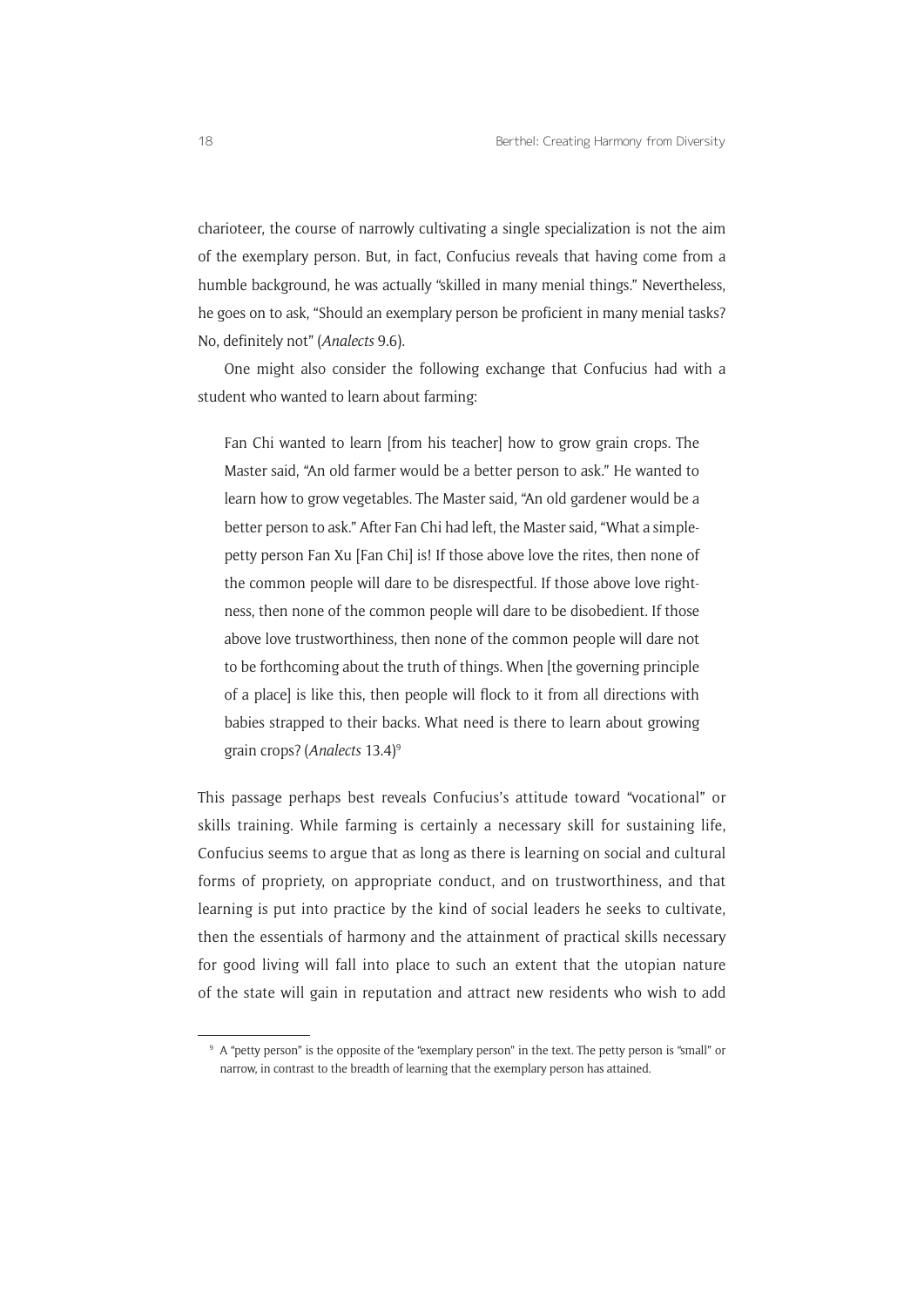their voices to the thriving harmony. Confucius recognized that what was at risk in his time, as in our own, was not that fundamental or technical skills would go unlearned; because of the inherent necessity for such goods as food and transportation, there would always be a labor force trained to carry out and deliver on these needs. Rather, the bigger concern and anxiety, as it ought to be today, was over the very real possibility that global political and economic systems would fall into chaos and fail to rise to the challenge of cooperatively acting across traditional boundaries to repair things in a mode of collaboration rather than conflict.

Given this disposition toward certain areas of marketable specialization and so-called "menial things," one may also well wonder if Confucius's perspective did not amount to the kind of "fear of being useful" that Paul Jay and Gerald Graff identified as an increasingly problematic phenomenon among academics in the humanities in a 2012 essay of the same title:

Traditionalists argue that emphasizing professional skills would betray the humanities' responsibility to honor the great monuments of culture for their own sake...concluding that the humanities should resist our culture's increasing fixation on a practical, utilitarian education.... If there is a crisis in the humanities, then, it stems less from their inherent lack of practical utility than from our humanistic disdain for such utility, which too often prevents us from taking advantage of the vocational opportunities presented to us. This lofty disdain for the market has thwarted the success of the few programs that have recognized that humanities graduates have much to offer.... In fact, we would argue there is no defense of the humanities that is not ultimately based on the useful skills it teaches.<sup>10</sup> (Jay and Graff 2012)

For Jay and Graff, the pitch is that non-specialized humanistic learning is in fact, if counterintuitively, highly "useful" training for marketing oneself for employment

<sup>10</sup> Paul Jay and Gerald Graff, "Fear of Being Useful," *Inside Higher Ed*, January 5, 2012. [https://www.](https://www.insidehighered.com/views/2012/01/05/essay-new-approach-defend-value-humanities) [insidehighered.com/views/2012/01/05/essay-new-approach-defend-value-humanities](https://www.insidehighered.com/views/2012/01/05/essay-new-approach-defend-value-humanities).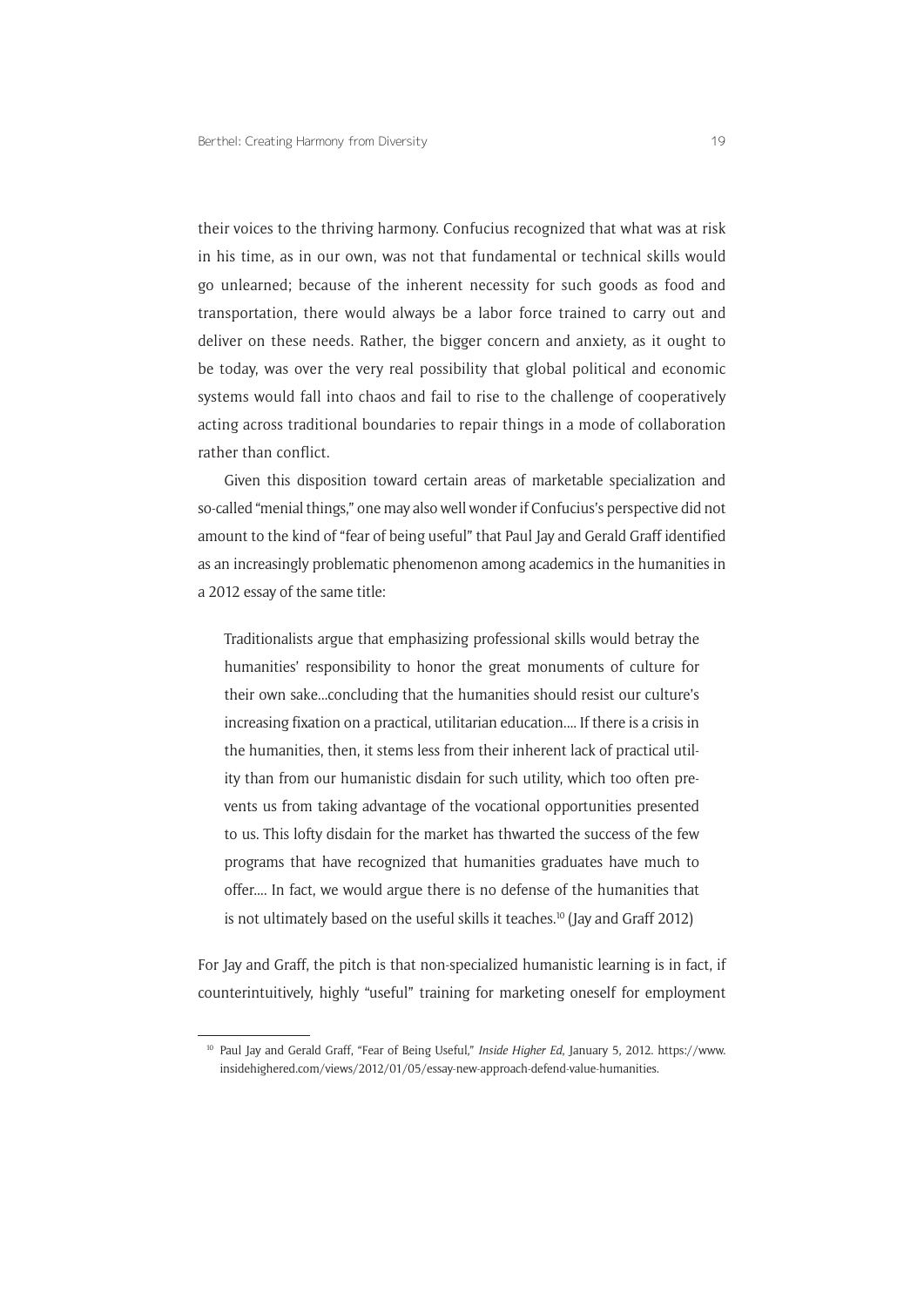in any number of varied careers after graduation—a particularly popular defense of liberal education of late. To be sure, we want and even need our graduates to be employable in fulfilling work after graduation, and we increase our chances that this will happen if we train them to have the flexible minds and communication skills that will serve them in any number of endeavors. Given that Confucius himself was both a worldly sage and capable of skilled labor, he can be understood to be defending his broad, non-specialized curriculum from precisely this place. While he clearly understands the practical need for charioteers and other tradesmen and artisans, the highest educational value for Confucius is the cultivation of one's moral self through training in the social rituals and folkways that had (supposedly) resulted in a grand cosmic harmony in days of yore. While some members of society would certainly perform the necessary work of laborers, such as wheelwrights and carpenters—an equally important component of universal harmony—these citizens were also fathers, siblings, and spouses, which gave them no less need of moral cultivation for proper social participation. In a time before the term "social network" had the global, online connotations that it does today, Julia Ching made note of the traditional Chinese worldview that sees "the person in the context of a social network rather than as an individual" (1998, 72). Thus, skills training for the many vocations was simply not within Confucius's curricular purview. His teachings took as their mission the cultivation of exemplary people, who were devoted to learning the Way; while the Way is certainly not a narrow vocational path, it is at its best a path for producing harmonious citizenship in Confucian or global society. Of course, the likely reality is that the majority of those who were able to study the Confucian curriculum found themselves, by virtue of their training as well as their antecedent social status, both inclined and qualified to fill important leadership positions in government rather than toil as manual laborers. However, this fact does not diminish the point that the Confucian justification for moral and spiritual cultivation was the pursuit of achieving universal harmony, a constituent element of which was certainly the necessity of maintaining material life through labor. Confucius remarked at one point, "I could not prove myself in office. That is why I acquired many skills" (*Analects* 9.7). As Confucius patiently awaited official patronage that would afford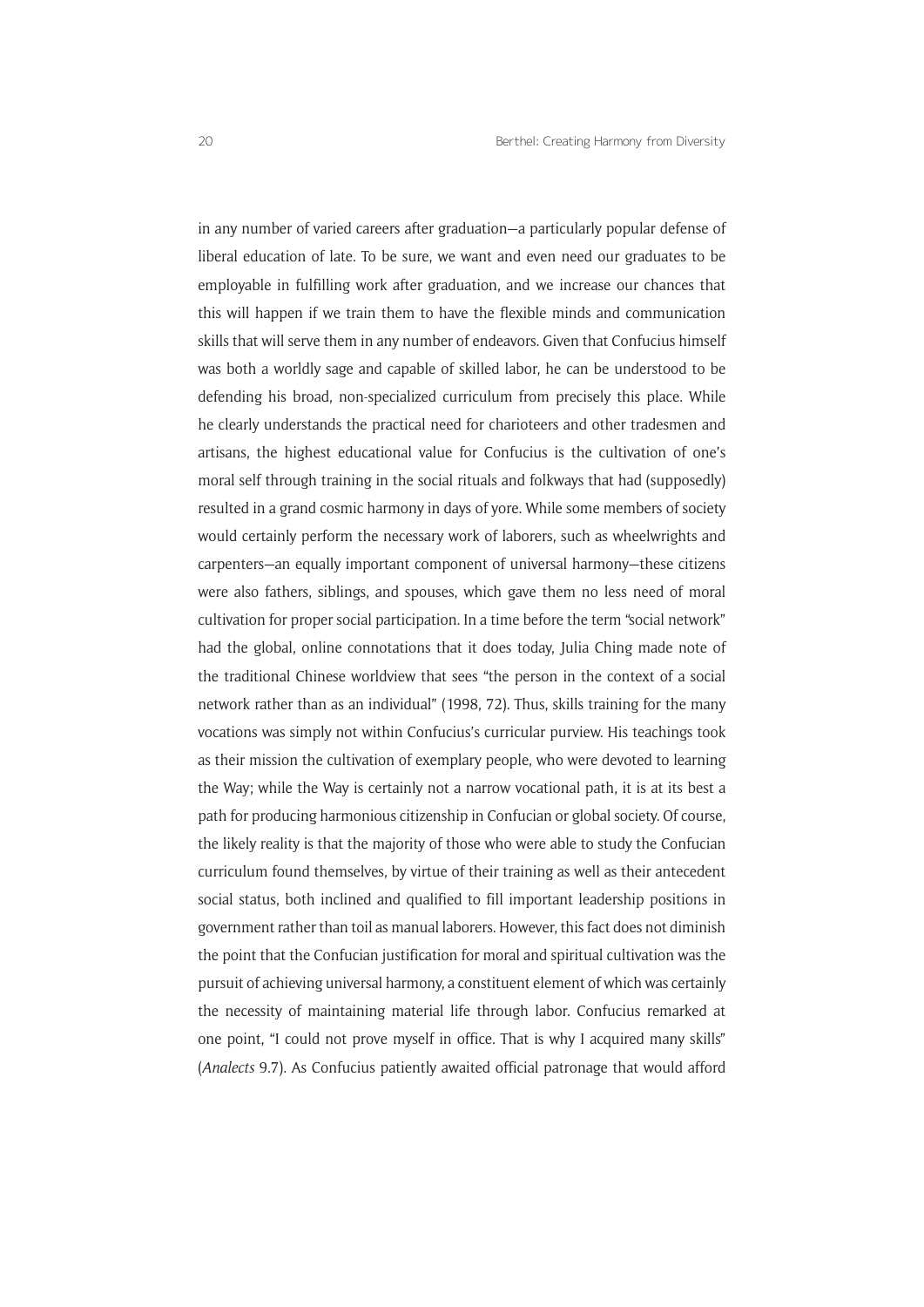him the opportunity for major social impact, he apparently learned to contribute to the material economy directly through "marketable" labor forms. Such ability in no way detracted from his moral achievement or his ability to participate in creating universal harmony. Confucius was rightly confident that one "who studies is unlikely to be inflexible" (*Analects* 1.8).

#### **Community Engagement and Benevolence**

Another key facet of liberal education is that learning is never disconnected from the prevailing realities outside the campus gates. Truly valuable liberal learning must be attained always in the spirit of communitarianism and promoting the greater good. In fact, most liberal education institutions today take the cultivation of a community among their students as a core institutional value, both as a pedagogical principle and one that assures the satisfaction and added value of the learning experience for their students. Engagement with extramural communities is also a regular component in liberal education today, and partnerships with other organizations in the community, externships, and service-learning are now commonplace in higher education. In his sweeping narrative of the history of liberal education in the West, Bruce Kimball recognizes a well established anxiety over the risk that "the individualism and free pursuit of truth of the philosophical mind and liberal-free ideal hazard self-indulgent and nihilistic education and culture, which can finally lead to anarchy.... That searching for truth without giving commensurate attention to the importance of public expression inevitably leads the individual to isolation and self-indulgence and the republic to amoralism and chaos" (1995, 237–238). For Confucius's part, the absolute imperative and resulting satisfaction of putting into practice what one has learned is expressed in the opening passage of the *Analects*: "Is it not a pleasure to learn and, when it is timely, to practice what you have learned?" (1.1). Both the Western and Confucian tradition, then, are clearly conscious that valuable learning can never be a purely selfish pursuit entered into with the aim of self-aggrandizement or amoral experimentation and insulated from the need for virtue and ethical action within the context of a greater community, which increasingly means a globally constituted one. The risk of ruin and discord that results from insular learning detached from community realities will have an ever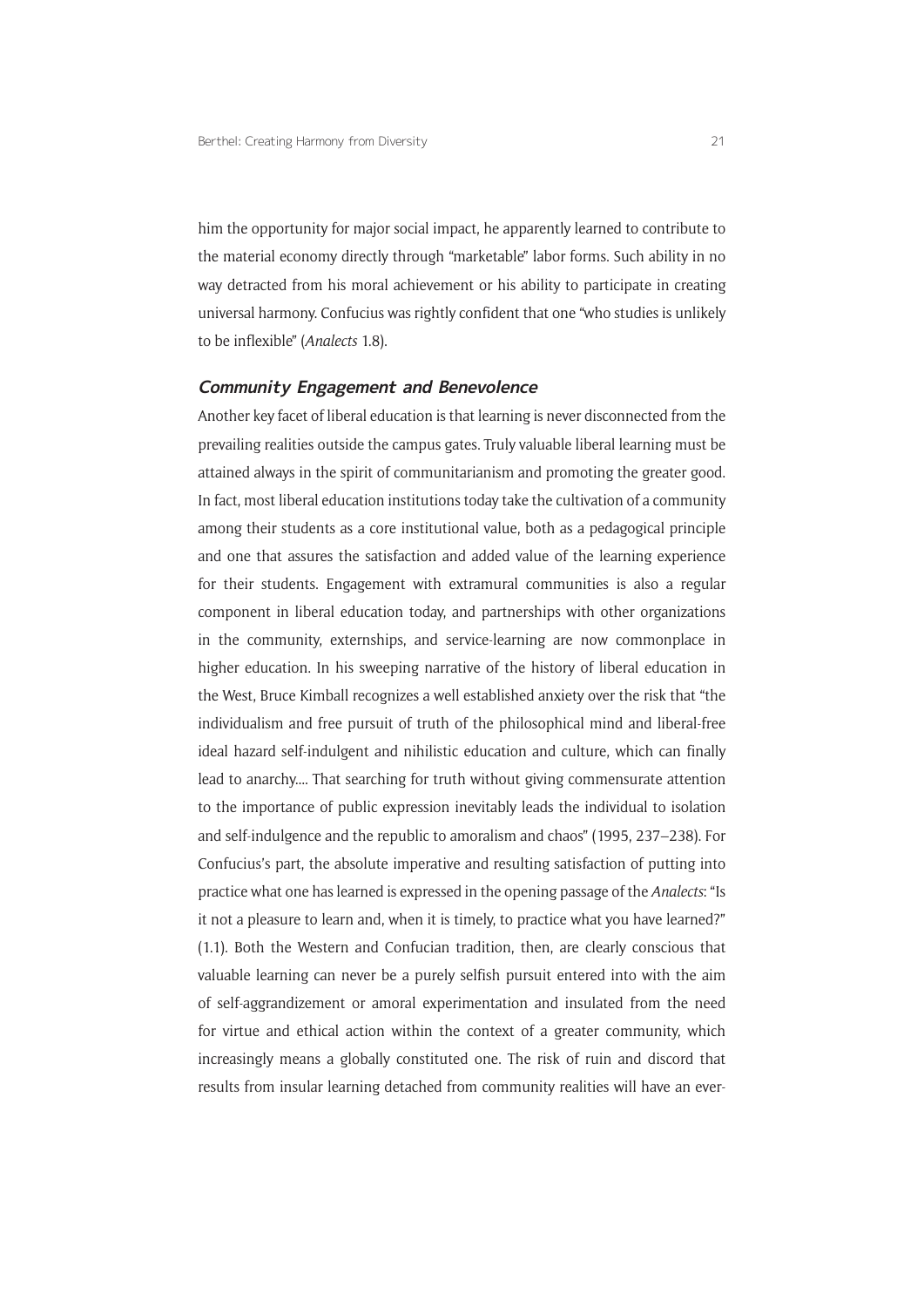more expansive field in which to proliferate as globalization and interconnectedness extends.

In his teachings, Confucius often speaks of *ren* (usually translated as "benevolence"). That the precise meaning of this term is unclear is evident by the number of inquiries he gets on the topic from his students. While debate on this question continues among Confucius scholars, it is perhaps best to look to descriptions of Confucius's actions when abroad to discern the kind of comportment he found both appropriate and effective. During those occasions Confucius is described as "affable, kind, and respectful," and proves himself exemlpary "by showing restraint in his action and a willingness to yield" (*Analects* 1.10). One can only imagine the increase in harmony of international relations if all world leaders would follow this same course.

Speaking metaphorically of benevolence as a physical space, the *Analects* also imagines its benefit to a harmonious world community: "Of neighborhoods benevolence is the most beautiful. How can the person be considered wise who, when he has the choice, does not settle in benevolence?" (*Analects* 4.1).<sup>11</sup> The liberally educated, of course, do have the freedom to choose: at some level, choice is the very kind of liberation that characterizes this type of higher education. Here, I shall leave these meditations on a harmonious world characterized by Confucian benevolence and widespread communitarianism with the following passage, in which one of Confucius's disciples asks him about larger scale application of the principles of goodness: "Zigong said, 'If there is someone able who is generous to his people and works to give relief to all those in need, what do you think of him? Can he be called humane?' The Master said, 'This is no longer a matter of humaneness. You must be referring to a sage!'" (*Analects* 6.30). The prospects for human peace and prosperity in the  $21^{st}$  century and beyond will depend on the cultivation of a critical mass of benevolent sages who understand the global impact of even the most localized of actions, realizing that the "neighborhoods" of benevolence that we inhabit go beyond our local communities.

<sup>&</sup>lt;sup>11</sup> This translation is taken from D.C. Lau (1979).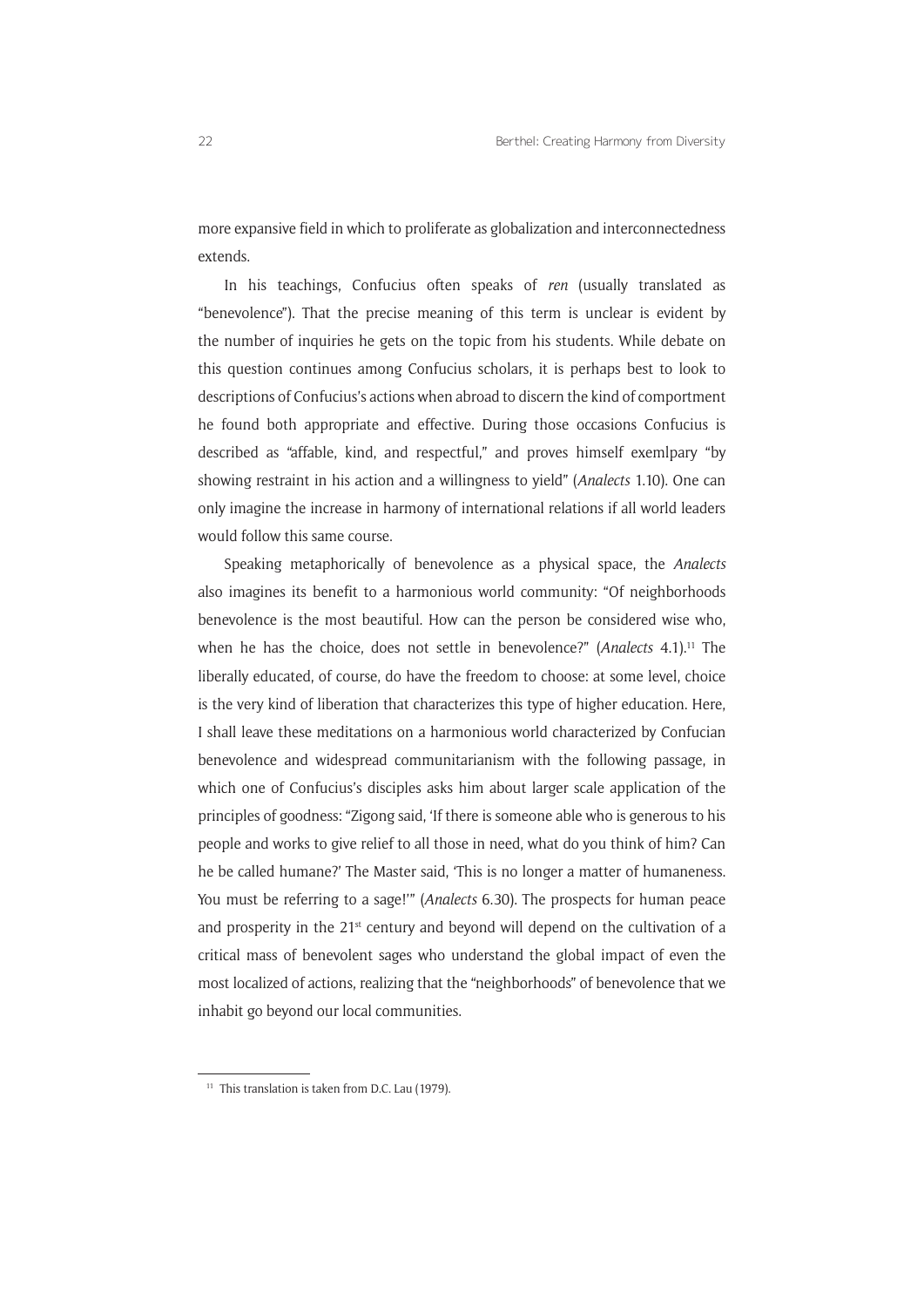### **Pedagogy**

It may be of some interest to note that in pursuit of his educational values, Confucius promoted a number of academic policies and pedagogical techniques that resonate with current highly regarded practices in liberal education. Mirroring the liberal spirit of social fluidity and access to education for all, Confucius testified to the accessibility of his teaching for worthy students from less privileged backgrounds (Confucius himself did not come from an elite family), claiming that he had "never refused to teach anyone who, on his own, has brought me a bundle of dried meat [on his first visit]" (*Analects* 7.7). Once under his tutelage, however, students were expected to be curious and proactive critical thinkers who would actively engage in problem solving, as can be seen from what amounts to a kind of Confucian teaching manifesto: "I will not give a person a boost or a start if he does not know the frustration [of trying to solve a difficult problem] or the frenzy one would get into when trying [to put an idea] into words. After I have shown a student one corner of a square, if he does not come back with the other three, I will not repeat what I have done" (*Analects* 7.8). Of course, this is entirely at odds with widespread impressions of Chinese learning styles that supposedly require students to memorize and recite troves of ancient texts without the slightest reflection on their significance. Apparently, however accurately these impressions reflect subsequent epochs of Chinese pedagogical methods, whether in the name of Confucius or otherwise, the texts that best represent his teaching style and curriculum suggest that Confucius's methods demanded that students actively engage in critical thinking.

Another trend in higher education anticipated by Confucius is an emphasis on so-called lateral learning, a process in which students are encouraged to learn from each other, with the instructor downgraded from the conventional "sage on the stage" to something like a "guide on the side." This pedagogical style, of course, requires some humility on the part of the professor, a trait that Confucius himself clearly exemplified. One of his most famous lines, indeed one with which nearly all educated Chinese are familiar, is, "When three of us are walking, I am bound to find my teachers there. I would single out the good points in others and try to follow them, and I would notice their bad points and try to correct them in myself"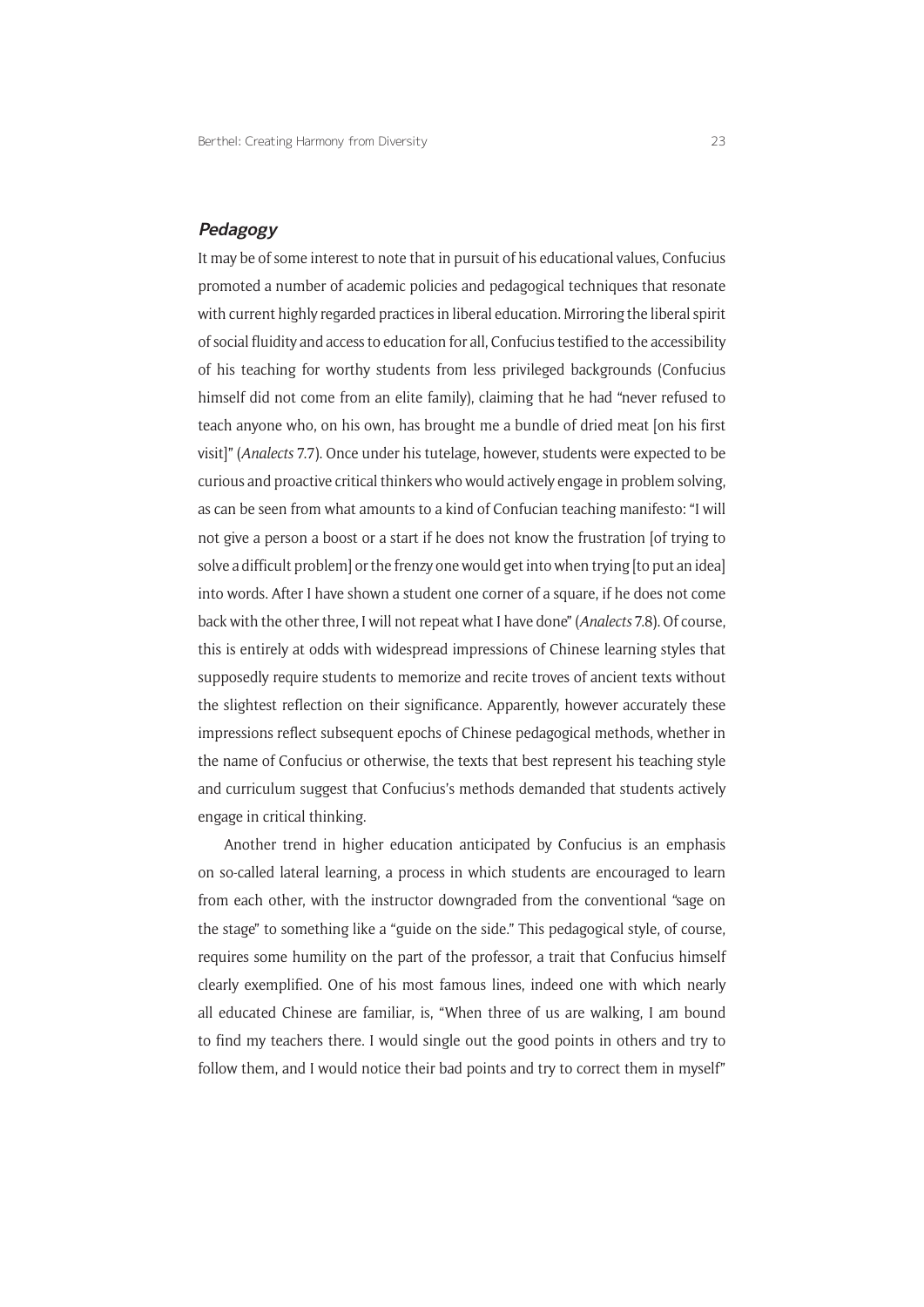(*Analects* 7.22). Here, Confucius has humbly suggested that every social interaction is an opportunity for even the most academically and morally accomplished of us to enjoy spiritual and intellectual growth, regardless of the level of our interlocutors. Similarly, when Confucius "was singing with others and liked a particular song, he would invariably ask that the song be repeated before he would join in" so as to ensure that he could catch the nuances and contribute to the harmony (*Analects*  7.32). Let us listen carefully, then, to the songs that our diverse student bodies and our local and global communities are singing so that we too can respond accordingly and ensure that we do not lapse into discord and chaotic cacophony.

### **Conclusion**

At a historical moment of heightened anxiety over the relevance and sustainability of liberal education in the United States, this paper has suggested that, as counterintuitive as it may seem, Confucius's  $6<sup>th</sup>$  century BCE approach to cultivating universal harmony offers helpful perspective and direction for bolstering defenses of the salience of liberal education for the masses in the  $21<sup>st</sup>$  century. Given the rapidly changing contours and diminishing significance of conventional boundaries—such as national identity, political boundaries, and the immediacy of global interpersonal communication—the practical need for "global citizenship" in navigating productive and peaceful daily life is greater than ever before. In the context of our increasingly diverse communities, "advocacy of a harmonious society in which different groups can blend their efforts in contributing to the community's affairs while retaining their distinctive identities" and realizing that "harmony is not conformity but is rather a sublation of both individuality and conformity that allows for individual differences to manifest in community action" is the best way forward (Nuyen 2002, 136). Perhaps ironically, the pre-modern era in which Confucius lived, when the Chinese understood their cultural dominion to be "all under Heaven," is, at least in taking a global<sup>12</sup> perspective, more like our present and future than what has come immediately before.

 $12$  Actually, the earth was flat and square or cruciform in their imagination, as noted above.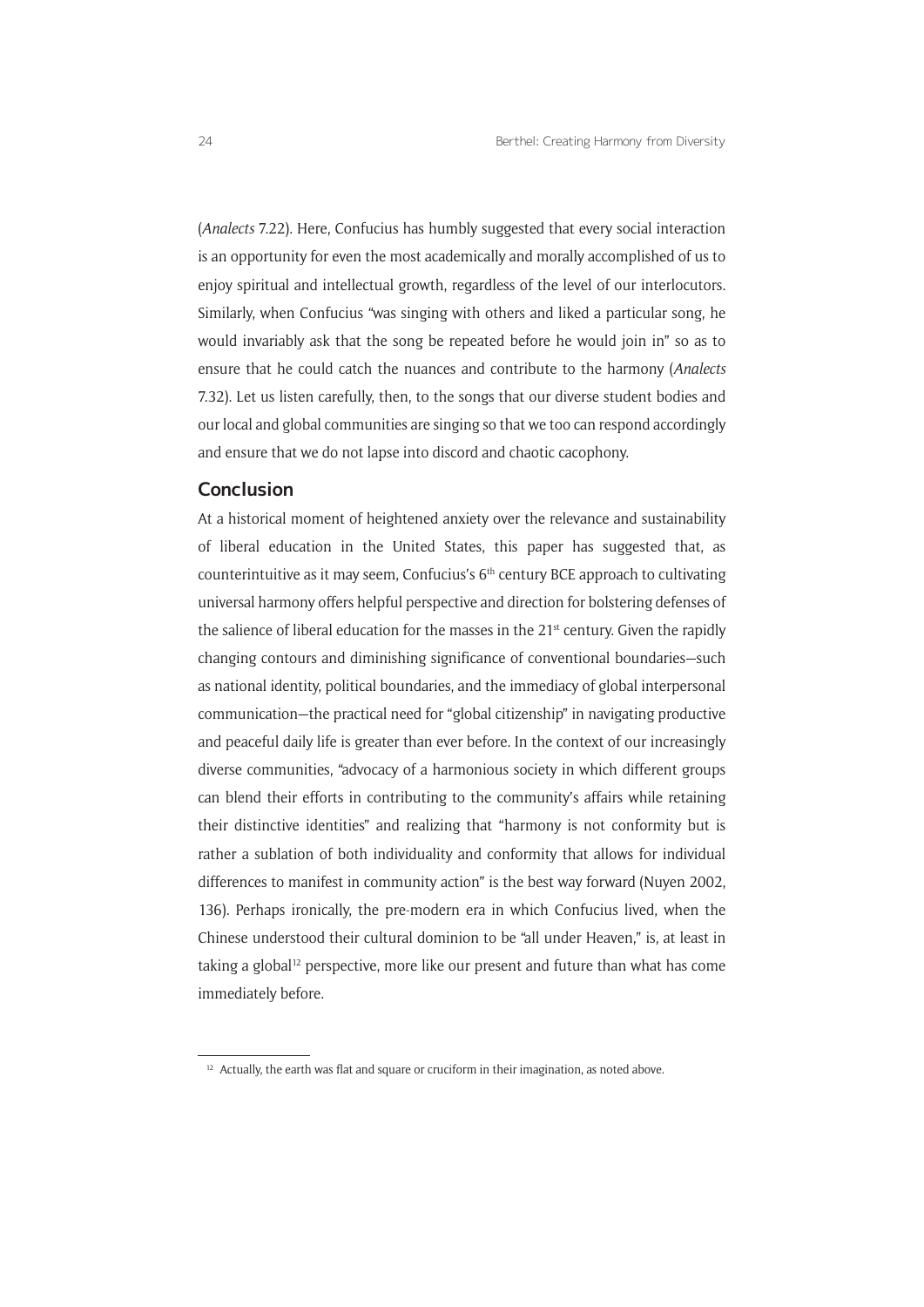Given the centrality of preparing students "to deal with complexity, diversity, and change" in liberal arts (as per AAC&U's definition of the term, and what we generally understand it to mean), it is the prospect for creating a meaningful global harmony—a felicitous, mutually enhancing relationship formed among a complex and diverse field of dynamic individuals, resulting in an outcome that is ethically and aesthetically greater than the sum of its parts—that makes the strongest case for liberal education in the 21<sup>st</sup> century. Today, proponents of liberal education would do well to cite these Confucian aims and traditions in defense of liberal education's continuing and even increasing value for advancing the human cause by valuing connections and relational notions of humanity over autonomous ones.

### **Competing Interests**

The author has no competing interests to declare.

#### **Author Information**

Kenneth Berthel is Assistant Professor of Chinese in the Department of Modern Languages and Literatures at Whittier College. He has published several articles on premodern Chinese philosophy and harmony, music, language, and other sound phenomena. A firm believer in the relevance of early thought to contemporary life, he seeks to explore and reveal fruitful connections, wherever they may be found.

#### **References**

- **Ames, R T** and **Henry, R, Jr.** 1998 *The Analects of Confucius: A Philosophical Translation*. New York: Random House.
- **Brindley, E F** 2012 *Music, Cosmology, and the Politics of Harmony in Early China*. Albany: SUNY Press.
- **Brown, W** 2015 *Undoing the Demos*. New York: Zone Books.

**Chin, A** (trans.) 2014 *The Analects of Confucius*. New York: Penguin.

- **Ching, J** 1998 "Human Rights: A Valid Chinese Concept?" In: de Bary and Weiming (eds.), *Confucianism and Human Rights*. New York: Columbia University Press.
- **Delbanco, A** 2012 *College: What It Was, Is, and Should Be*. Princeton, NJ: Princeton University Press.